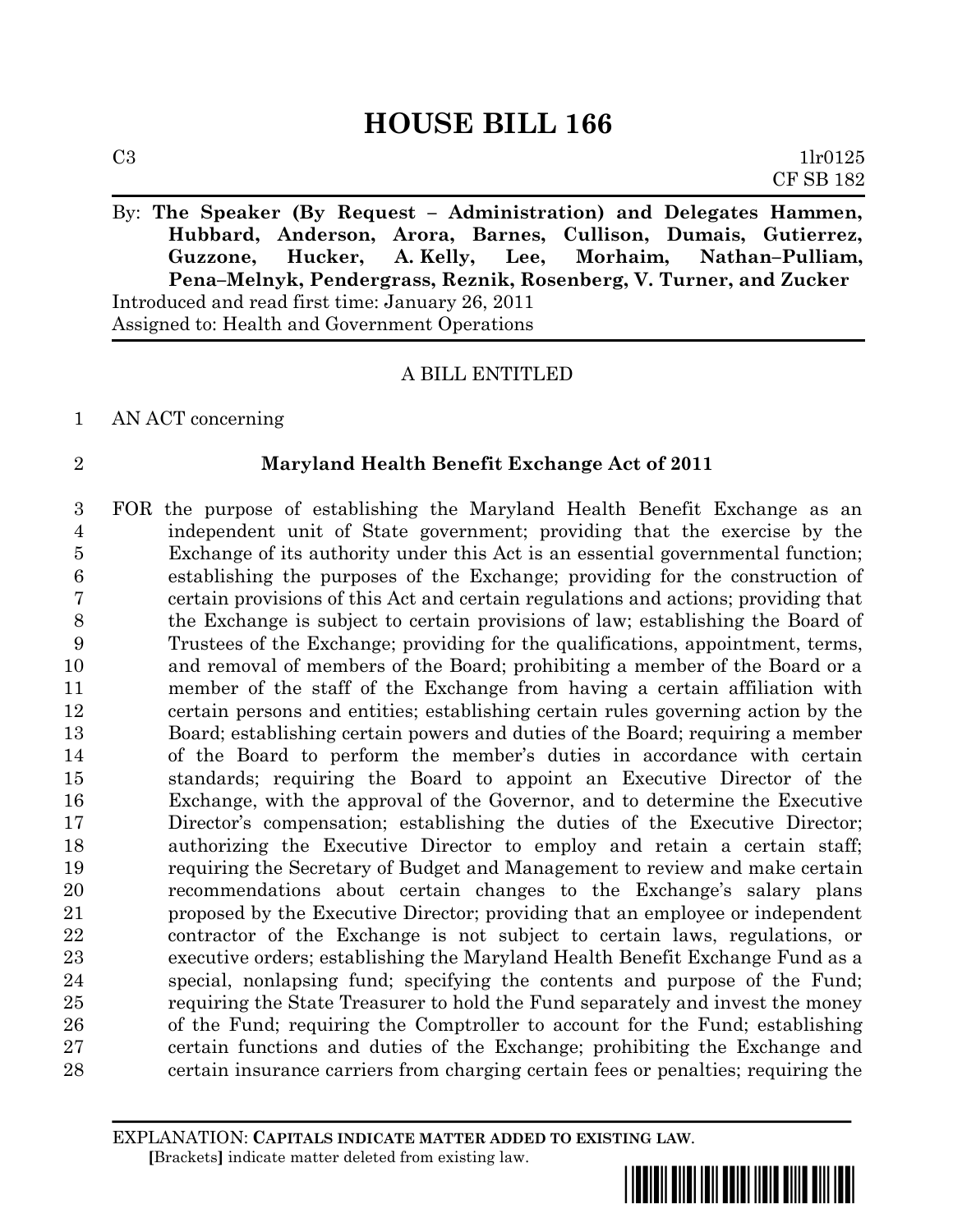Exchange, in carrying out certain duties, to consult with certain stakeholders; requiring the Exchange to certify certain health benefit plans as qualified health plans; establishing certain requirements for certification as a qualified health plan; prohibiting the Exchange from making available any health benefit plans that are not qualified health plans; requiring each carrier that seeks certification of a health benefit plan to take certain actions; providing that certain requirements applicable to qualified health plans also apply to qualified dental plans; authorizing the Exchange to impose certain fees or assessments or otherwise generate funding necessary to support its operations; requiring certain funds to be deposited in the Maryland Health Benefit Exchange Fund; requiring the Exchange to maintain a certain Web site and publish certain information on the Web site; requiring the Exchange to be administered in a certain manner; requiring the Exchange to keep an accurate accounting of all its activities, expenditures, and receipts; requiring the Board to report certain information to certain individuals on an annual basis; requiring the Board to cooperate with any investigation into the affairs of the Exchange conducted by certain individuals; defining certain terms; prohibiting the Exchange from implementing certain functions or imposing certain requirements before certain guidance is received; prohibiting the Exchange from implementing certain functions or imposing certain requirements before certain studies are conducted, reports are made, and actions are taken by the Governor and the General Assembly; expressing the intent of the General Assembly regarding the appointment of certain members of the Board; requiring the Exchange to conduct certain studies and make certain recommendations to the Governor and the General Assembly; requiring the Exchange to report its findings and recommendations on or before certain dates; and generally relating to the Maryland Health Benefit Exchange.

- BY adding to
- Article Insurance
- Section 31–101 through 31–111 to be under the new title "Maryland Health Benefit Exchange"
- Annotated Code of Maryland
- (2006 Replacement Volume and 2010 Supplement)
- 

## Preamble

 WHEREAS, The federal Patient Protection and Affordable Care Act (Affordable Care Act), as amended by the federal Health Care and Education Reconciliation Act of 2010, requires each state, by January 1, 2014, to establish a health benefit Exchange that makes available qualified health plans to qualified individuals and employers, and meets certain other requirements; and

 WHEREAS, The Affordable Care Act requires each state to establish the governance and structure of its health benefit Exchange by March 2012; and

 WHEREAS, The State seeks to establish a highly effective, efficient, and accountable Exchange to reduce the number of Marylanders without health insurance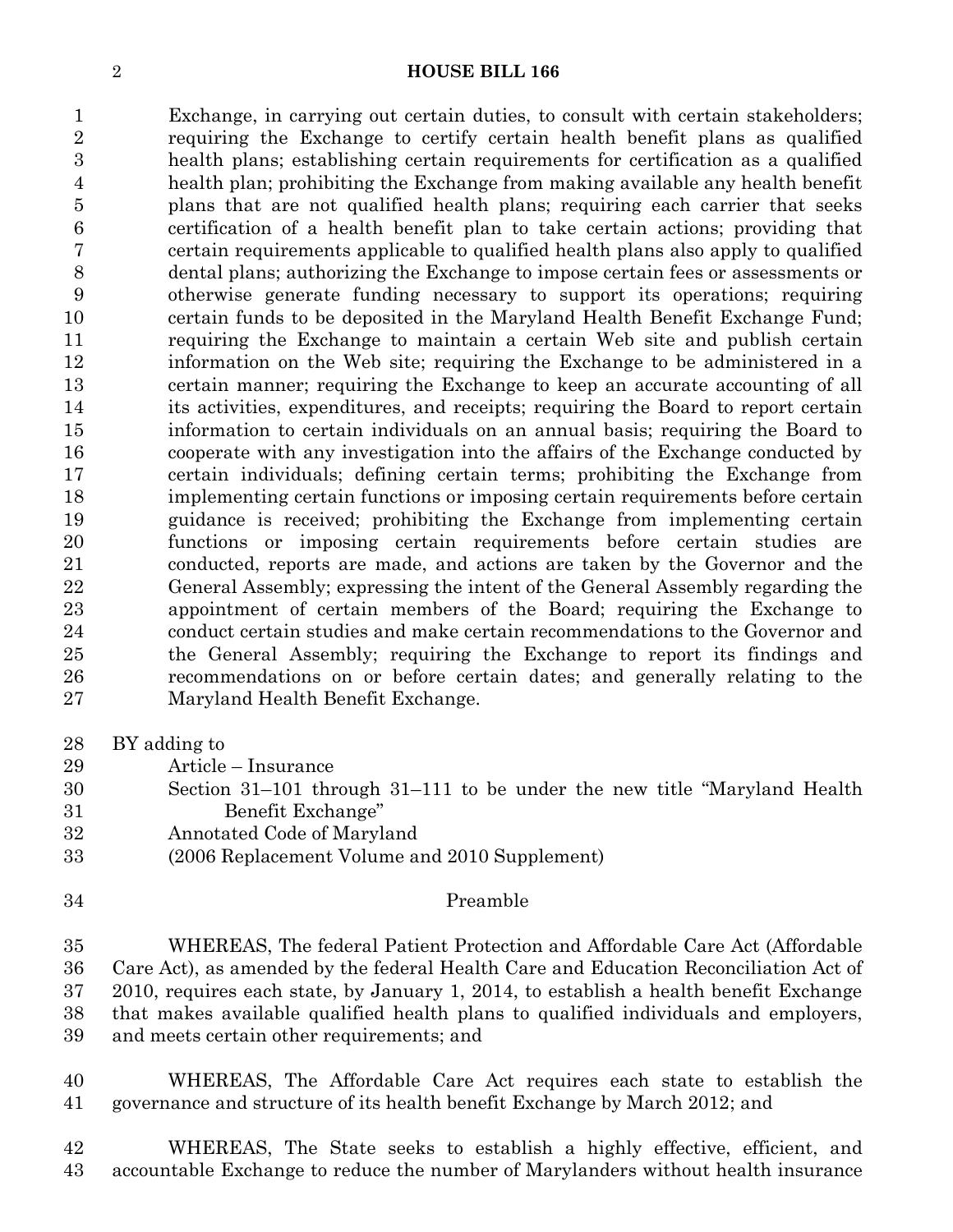## **HOUSE BILL 166** 3

 and to provide Marylanders with high–quality, affordable private health plans at competitive cost; and

 WHEREAS, The Maryland Health Benefit Exchange (Exchange) will pursue these goals by facilitating the purchase and sale of qualified health plans in the individual insurance market, assisting qualified employers in the enrollment of their employees in qualified health plans in the small group market, and administering the distribution of premium tax credits for individuals and small employers; and

 WHEREAS, The State intends for the individual and small group markets in Maryland to continue to exist outside the Exchange and for the Exchange to supplement rather than replace these existing markets; and

 WHEREAS, The State seeks to ensure that the Exchange will be financially self–sustaining by 2016 in compliance with the Affordable Care Act; and

 WHEREAS, The State seeks to ensure that the Exchange's governing structure is broadly–based, reflecting the racial, ethnic, and geographic diversity of the State and the expertise and competence necessary to oversee the effective development and operation of the Exchange; and

 WHEREAS, The State seeks to ensure that all populations can access the products offered by the Exchange by requiring cultural competence in all of its operations and outreach; and

 WHEREAS, The State intends that determination of eligibility for public sector health insurance programs and federal subsidies for commercial insurance, as well as enrollment in such programs, shall be simplified through or in conjunction with the development of the Exchange; and

 WHEREAS, The Exchange must be transparent, accountable, and able to perform inherently governmental functions such as determining income eligibility and citizenship status, coordinating with other State agencies and programs, and adopting rules and regulations governing health insurance plan participation; and

 WHEREAS, The Exchange must at the same time be nimble and flexible, able to respond quickly to changing insurance market conditions, be sensitive and responsive to consumer demands, and remain insulated from changes in the political environment; and

 WHEREAS, The State seeks to balance these multifaceted characteristics by creating a public entity, independent of other units of State government, which shall be subject to certain State laws and regulations to ensure transparency, accountability, and coordination with State agencies and programs, but which shall be exempt from other State administrative laws and regulations affecting government operations to ensure sufficient flexibility to operate effectively, efficiently, and in coordination with the private sector; and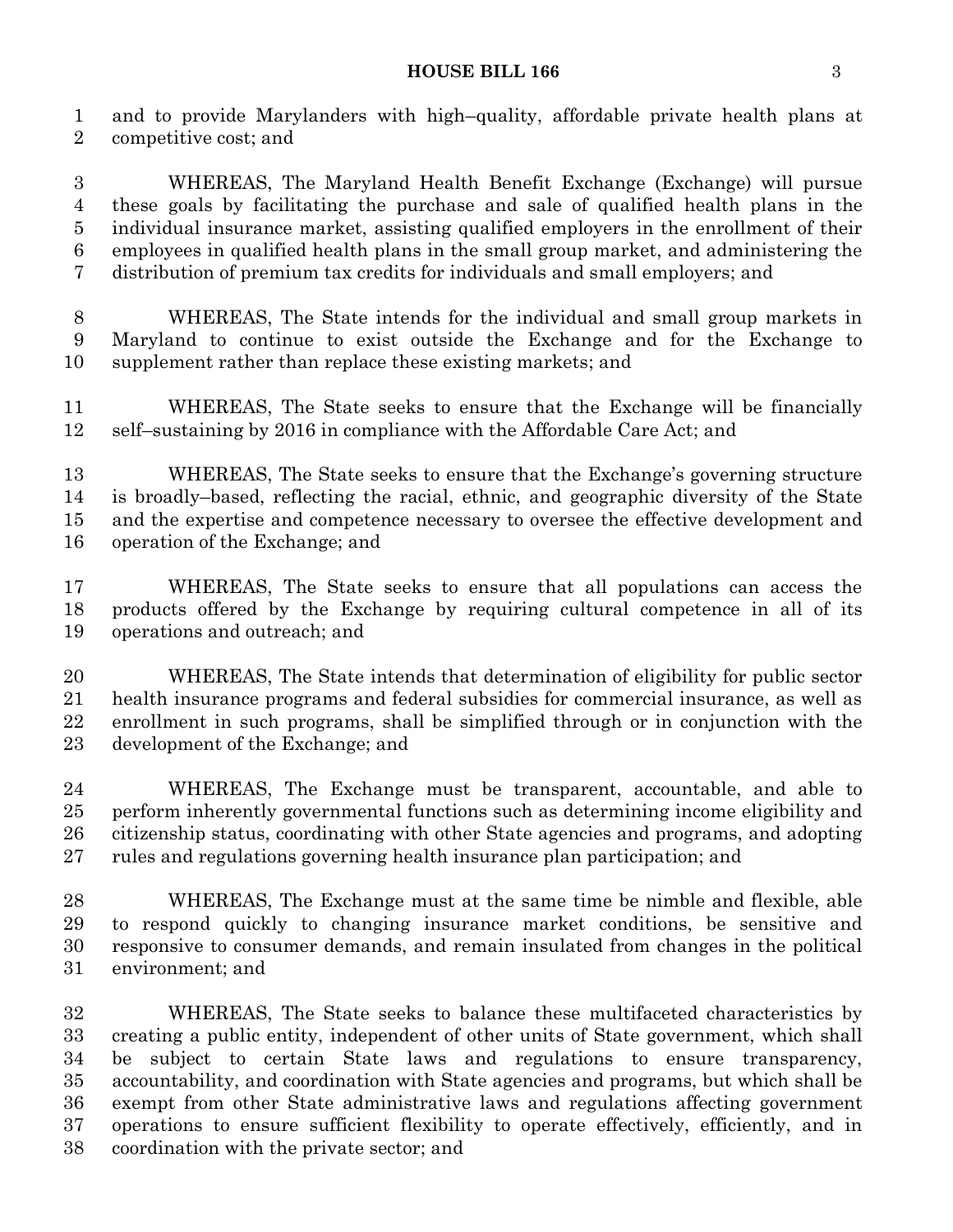| $\,6\,$<br>7<br>MARYLAND, That the Laws of Maryland read as follows:<br>8<br><b>Article - Insurance</b><br>TITLE 31. MARYLAND HEALTH BENEFIT EXCHANGE.<br>9<br>$31 - 101.$<br>10<br>11<br>(A)<br>12<br>INDICATED.<br>"AFFORDABLE CARE ACT" MEANS<br>13<br><b>THE</b><br>(B)<br><b>FEDERAL</b><br>14<br>15<br>16<br>REGULATIONS ADOPTED OR GUIDANCE ISSUED UNDER THE ACTS.<br>"BOARD" MEANS THE BOARD OF TRUSTEES OF THE EXCHANGE.<br>(C)<br>17<br>"CARRIER" MEANS:<br>(D)<br>18<br>19<br>(1)<br>AN INSURER AUTHORIZED TO SELL HEALTH INSURANCE;<br>(2)<br>20<br>A NONPROFIT HEALTH SERVICE PLAN;<br>(3)<br>21<br>A HEALTH MAINTENANCE ORGANIZATION; OR<br>22<br>(4)<br>23<br>THIS ARTICLE OR THE AFFORDABLE CARE ACT.<br>24<br>25<br>(E)<br>ESTABLISHED UNDER $\S 31-102$ OF THIS TITLE.<br>26<br>27<br>(1)<br>(F)<br>28<br>29 | $\mathbf{1}$<br>$\overline{2}$<br>$\boldsymbol{3}$<br>$\overline{4}$<br>$\overline{5}$ | WHEREAS, The State recognizes that after it establishes a fully operational<br>Exchange, delineates the full scope of its functions, and has an opportunity to evaluate<br>its operations and performance metrics, it should assess whether the Exchange would<br>function more effectively as a nongovernmental, nonprofit entity or should remain an<br>independent public entity; now, therefore, |
|--------------------------------------------------------------------------------------------------------------------------------------------------------------------------------------------------------------------------------------------------------------------------------------------------------------------------------------------------------------------------------------------------------------------------------------------------------------------------------------------------------------------------------------------------------------------------------------------------------------------------------------------------------------------------------------------------------------------------------------------------------------------------------------------------------------------------------|----------------------------------------------------------------------------------------|------------------------------------------------------------------------------------------------------------------------------------------------------------------------------------------------------------------------------------------------------------------------------------------------------------------------------------------------------------------------------------------------------|
|                                                                                                                                                                                                                                                                                                                                                                                                                                                                                                                                                                                                                                                                                                                                                                                                                                |                                                                                        | SECTION 1. BE IT ENACTED BY THE GENERAL ASSEMBLY OF                                                                                                                                                                                                                                                                                                                                                  |
|                                                                                                                                                                                                                                                                                                                                                                                                                                                                                                                                                                                                                                                                                                                                                                                                                                |                                                                                        |                                                                                                                                                                                                                                                                                                                                                                                                      |
|                                                                                                                                                                                                                                                                                                                                                                                                                                                                                                                                                                                                                                                                                                                                                                                                                                |                                                                                        |                                                                                                                                                                                                                                                                                                                                                                                                      |
|                                                                                                                                                                                                                                                                                                                                                                                                                                                                                                                                                                                                                                                                                                                                                                                                                                |                                                                                        |                                                                                                                                                                                                                                                                                                                                                                                                      |
|                                                                                                                                                                                                                                                                                                                                                                                                                                                                                                                                                                                                                                                                                                                                                                                                                                |                                                                                        | IN THIS TITLE THE FOLLOWING WORDS HAVE THE MEANINGS                                                                                                                                                                                                                                                                                                                                                  |
|                                                                                                                                                                                                                                                                                                                                                                                                                                                                                                                                                                                                                                                                                                                                                                                                                                |                                                                                        | <b>PATIENT</b><br>PROTECTION AND AFFORDABLE CARE ACT, AS AMENDED BY THE FEDERAL<br>HEALTH CARE AND EDUCATION RECONCILIATION ACT OF 2010, AND ANY                                                                                                                                                                                                                                                     |
|                                                                                                                                                                                                                                                                                                                                                                                                                                                                                                                                                                                                                                                                                                                                                                                                                                |                                                                                        |                                                                                                                                                                                                                                                                                                                                                                                                      |
|                                                                                                                                                                                                                                                                                                                                                                                                                                                                                                                                                                                                                                                                                                                                                                                                                                |                                                                                        |                                                                                                                                                                                                                                                                                                                                                                                                      |
|                                                                                                                                                                                                                                                                                                                                                                                                                                                                                                                                                                                                                                                                                                                                                                                                                                |                                                                                        |                                                                                                                                                                                                                                                                                                                                                                                                      |
|                                                                                                                                                                                                                                                                                                                                                                                                                                                                                                                                                                                                                                                                                                                                                                                                                                |                                                                                        |                                                                                                                                                                                                                                                                                                                                                                                                      |
|                                                                                                                                                                                                                                                                                                                                                                                                                                                                                                                                                                                                                                                                                                                                                                                                                                |                                                                                        |                                                                                                                                                                                                                                                                                                                                                                                                      |
|                                                                                                                                                                                                                                                                                                                                                                                                                                                                                                                                                                                                                                                                                                                                                                                                                                |                                                                                        | ANY OTHER ENTITY PROVIDING A PLAN OF HEALTH<br>INSURANCE, HEALTH BENEFITS, OR HEALTH SERVICES AUTHORIZED UNDER                                                                                                                                                                                                                                                                                       |
|                                                                                                                                                                                                                                                                                                                                                                                                                                                                                                                                                                                                                                                                                                                                                                                                                                |                                                                                        | "EXCHANGE" MEANS THE MARYLAND HEALTH BENEFIT EXCHANGE                                                                                                                                                                                                                                                                                                                                                |
| 31<br>SERVICES.                                                                                                                                                                                                                                                                                                                                                                                                                                                                                                                                                                                                                                                                                                                                                                                                                | 30                                                                                     | "HEALTH BENEFIT PLAN" MEANS A POLICY, CONTRACT,<br>CERTIFICATE, OR AGREEMENT OFFERED, ISSUED, OR DELIVERED BY A CARRIER<br>TO AN INDIVIDUAL OR SMALL EMPLOYER IN THE STATE TO PROVIDE, DELIVER,<br>ARRANGE FOR, PAY FOR, OR REIMBURSE ANY OF THE COSTS OF HEALTH CARE                                                                                                                                |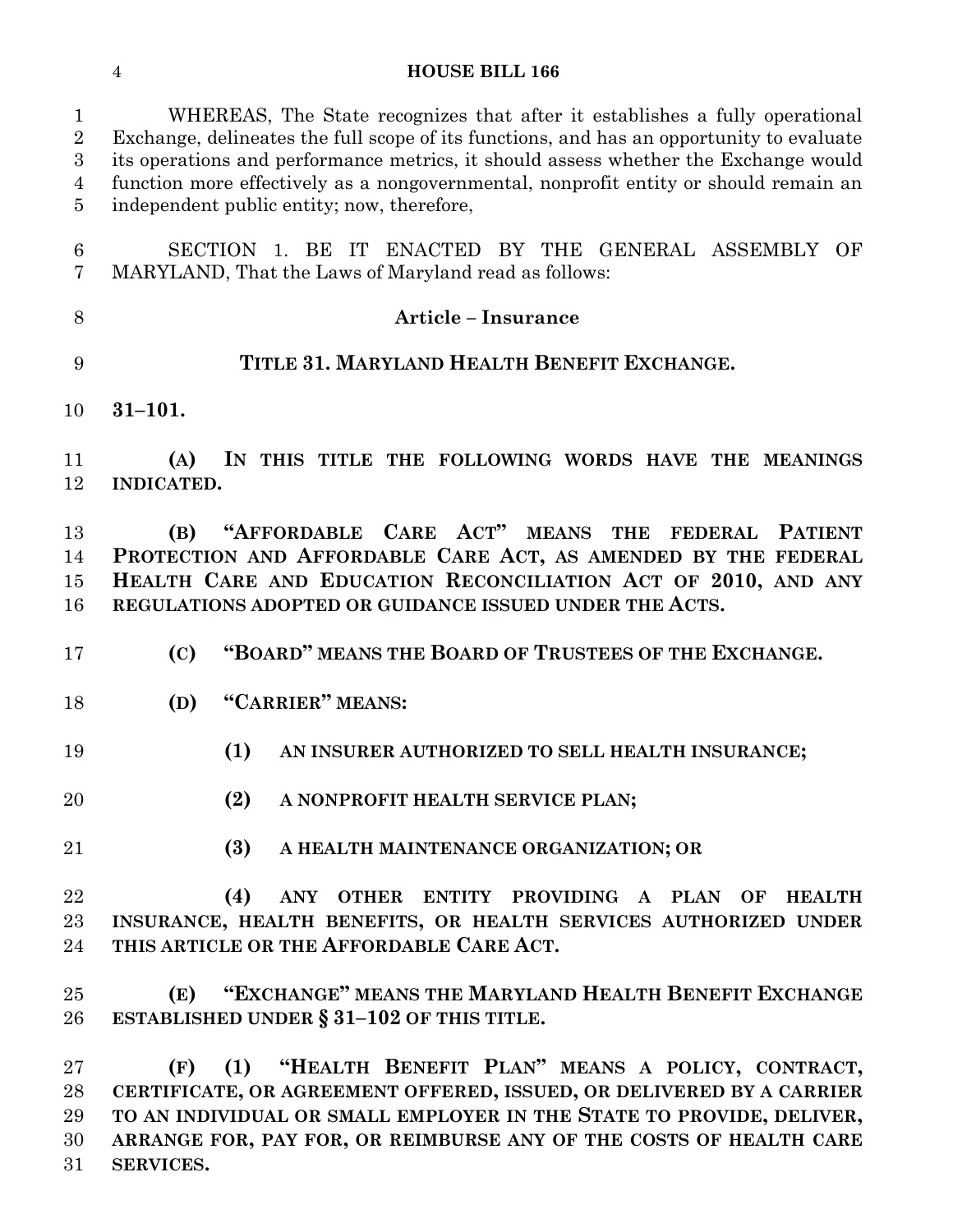## **HOUSE BILL 166** 5

 **(2) "HEALTH BENEFIT PLAN" DOES NOT INCLUDE: (I) COVERAGE ONLY FOR ACCIDENT OR DISABILITY INSURANCE OR ANY COMBINATION OF ACCIDENT AND DISABILITY INSURANCE; (II) COVERAGE ISSUED AS A SUPPLEMENT TO LIABILITY INSURANCE; (III) LIABILITY INSURANCE, INCLUDING GENERAL LIABILITY INSURANCE AND AUTOMOBILE LIABILITY INSURANCE; (IV) WORKERS' COMPENSATION OR SIMILAR INSURANCE; (V) AUTOMOBILE MEDICAL PAYMENT INSURANCE; (VI) CREDIT–ONLY INSURANCE; (VII) COVERAGE FOR ON–SITE MEDICAL CLINICS; OR (VIII) OTHER SIMILAR INSURANCE COVERAGE, SPECIFIED IN FEDERAL REGULATIONS ISSUED PURSUANT TO P.L. 104–191, UNDER WHICH BENEFITS FOR HEALTH CARE SERVICES ARE SECONDARY OR INCIDENTAL TO OTHER INSURANCE BENEFITS. (3) "HEALTH BENEFIT PLAN" DOES NOT INCLUDE THE FOLLOWING BENEFITS IF THEY ARE PROVIDED UNDER A SEPARATE POLICY, CERTIFICATE, OR CONTRACT OF INSURANCE, OR ARE OTHERWISE NOT AN INTEGRAL PART OF THE PLAN: (I) LIMITED SCOPE DENTAL OR VISION BENEFITS; (II) BENEFITS FOR LONG–TERM CARE, NURSING HOME CARE, HOME HEALTH CARE, COMMUNITY–BASED CARE, OR ANY COMBINATION OF THESE BENEFITS; OR (III) SUCH OTHER SIMILAR LIMITED BENEFITS AS ARE SPECIFIED IN FEDERAL REGULATIONS ISSUED PURSUANT TO P.L. 104–191. (4) "HEALTH BENEFIT PLAN" DOES NOT INCLUDE THE FOLLOWING BENEFITS IF THE BENEFITS ARE PROVIDED UNDER A SEPARATE POLICY, CERTIFICATE, OR CONTRACT OF INSURANCE, THERE IS NO COORDINATION BETWEEN THE PROVISION OF THE BENEFITS AND ANY EXCLUSION OF BENEFITS UNDER ANY GROUP HEALTH PLAN MAINTAINED BY**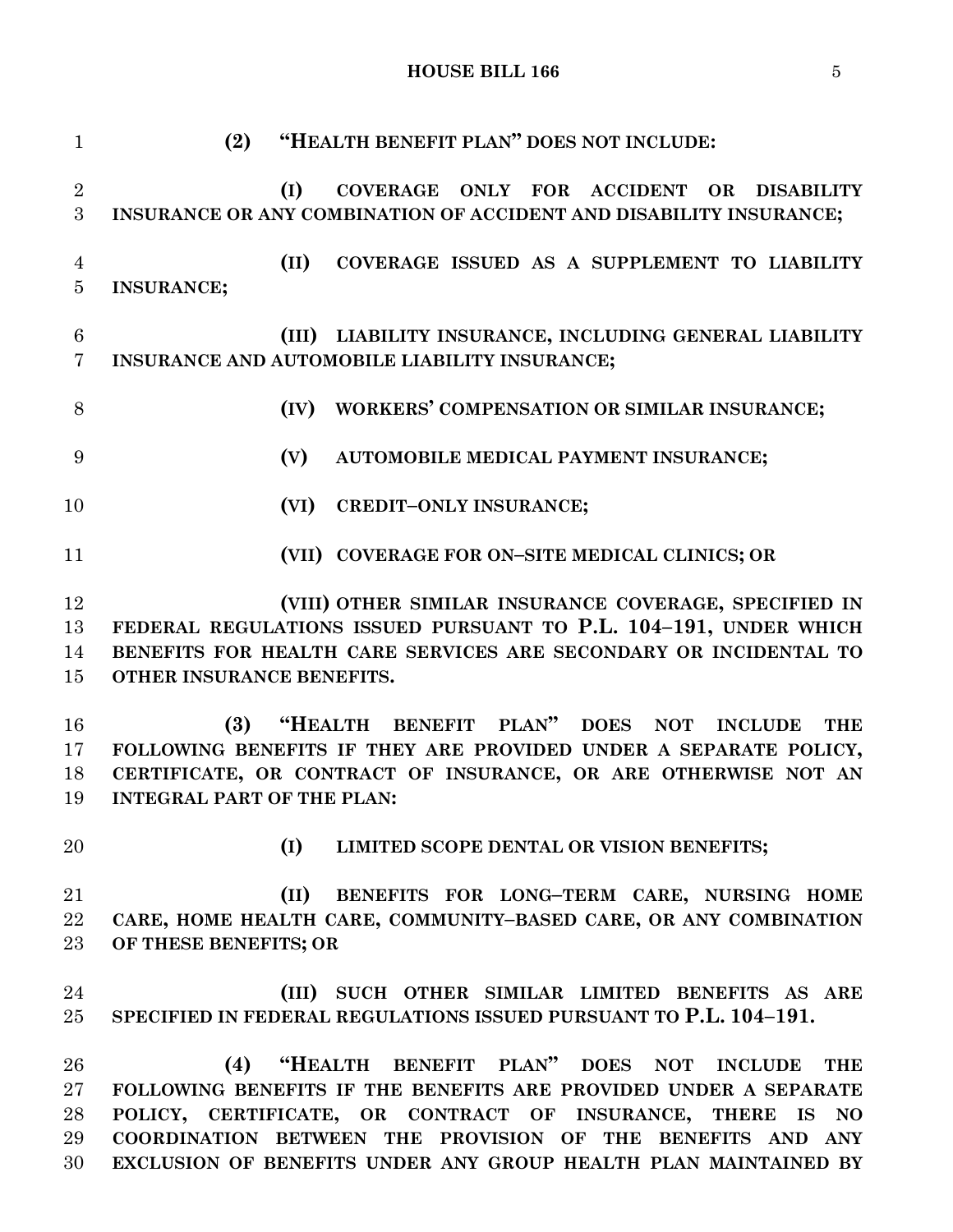**(G) "QUALIFIED EMPLOYER" MEANS A SMALL EMPLOYER THAT ELECTS TO MAKE ITS FULL–TIME EMPLOYEES ELIGIBLE FOR ONE OR MORE QUALIFIED HEALTH PLANS OFFERED THROUGH THE SHOP EXCHANGE AND, AT THE OPTION OF THE EMPLOYER, SOME OR ALL OF ITS PART–TIME EMPLOYEES, (1) HAS ITS PRINCIPAL PLACE OF BUSINESS IN THE STATE AND ELECTS TO PROVIDE COVERAGE THROUGH THE SHOP EXCHANGE TO ALL OF ITS ELIGIBLE EMPLOYEES, WHEREVER EMPLOYED; OR**

 **(2) ELECTS TO PROVIDE COVERAGE THROUGH THE SHOP EXCHANGE TO ALL OF ITS ELIGIBLE EMPLOYEES WHO ARE PRINCIPALLY EMPLOYED IN THE STATE.**

 **(H) "QUALIFIED HEALTH PLAN" MEANS A HEALTH BENEFIT PLAN THAT HAS BEEN CERTIFIED TO MEET THE CRITERIA FOR CERTIFICATION DESCRIBED IN § 1311(C) OF THE AFFORDABLE CARE ACT AND § 31–109 OF THIS TITLE.**

**HOUSE BILL 166**

 **THE SAME PLAN SPONSOR, AND THE BENEFITS ARE PAID WITH RESPECT TO AN EVENT WITHOUT REGARD TO WHETHER THE BENEFITS ARE PROVIDED UNDER ANY GROUP HEALTH PLAN MAINTAINED BY THE SAME PLAN SPONSOR:**

 **(I) COVERAGE ONLY FOR A SPECIFIED DISEASE OR ILLNESS; OR**

 **(II) HOSPITAL INDEMNITY OR OTHER FIXED INDEMNITY INSURANCE.**

 **(5) "HEALTH BENEFIT PLAN" DOES NOT INCLUDE THE FOLLOWING IF OFFERED AS A SEPARATE POLICY, CERTIFICATE, OR CONTRACT OF INSURANCE:**

 **(I) MEDICARE SUPPLEMENTAL INSURANCE (AS DEFINED UNDER § 1882(G)(1) OF THE SOCIAL SECURITY ACT);**

 **(II) COVERAGE SUPPLEMENTAL TO THE COVERAGE PROVIDED UNDER CHAPTER 55 OF TITLE 10, UNITED STATES CODE (CIVILIAN HEALTH AND MEDICAL PROGRAM OF THE UNIFORMED SERVICES (CHAMPUS)); OR**

 **(III) SIMILAR SUPPLEMENTAL COVERAGE PROVIDED TO COVERAGE UNDER A GROUP HEALTH PLAN.**

**PROVIDED THAT THE EMPLOYER:**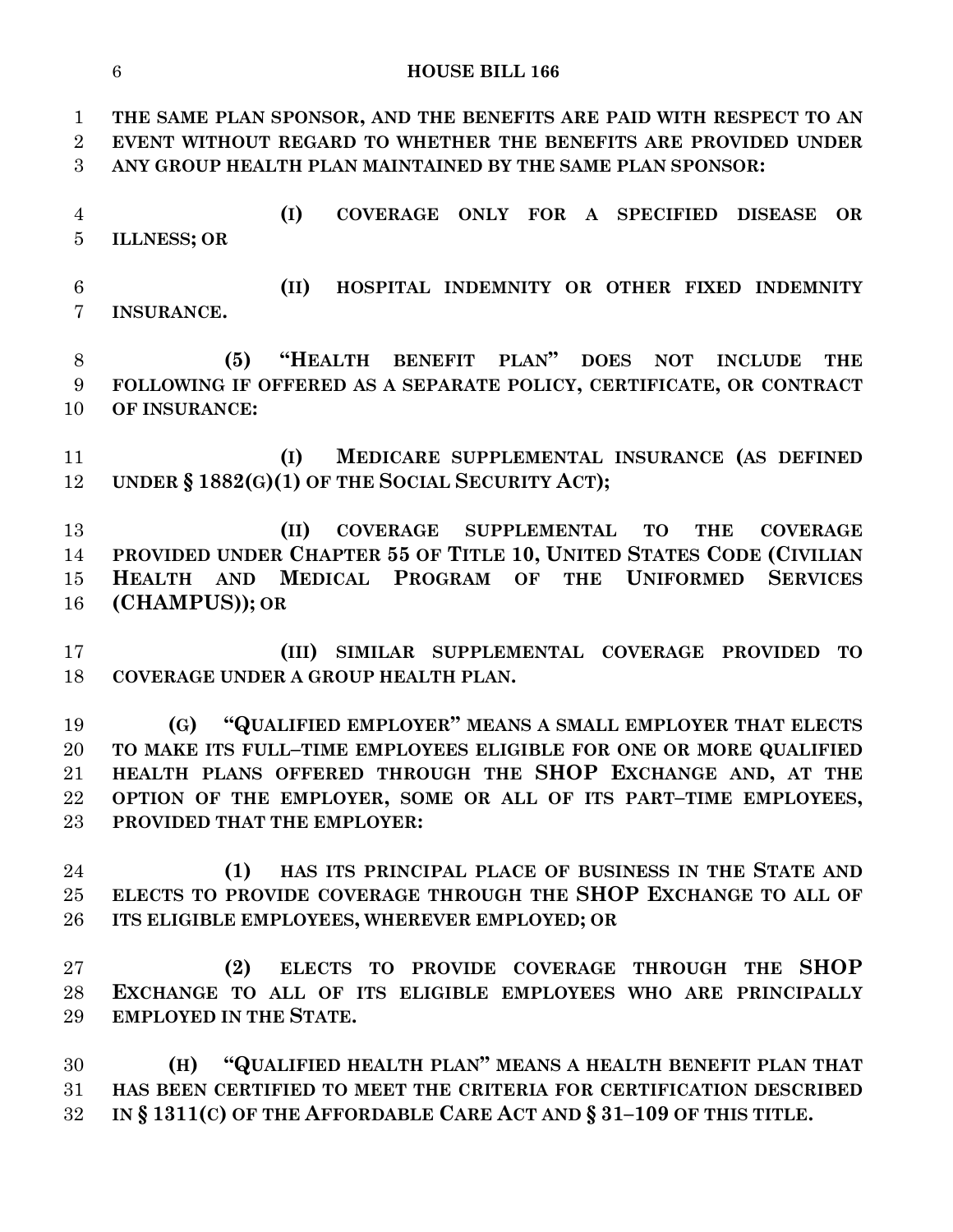**(I) "QUALIFIED INDIVIDUAL" MEANS AN INDIVIDUAL, INCLUDING A MINOR, WHO AT THE TIME OF ENROLLMENT:**

- **(1) IS SEEKING TO ENROLL IN A QUALIFIED HEALTH PLAN OFFERED TO INDIVIDUALS THROUGH THE EXCHANGE;**
- 

**(2) RESIDES IN THE STATE;**

 **(3) IS NOT INCARCERATED, OTHER THAN INCARCERATION PENDING DISPOSITION OF CHARGES; AND**

 **(4) IS, AND REASONABLY IS EXPECTED TO BE FOR THE ENTIRE PERIOD FOR WHICH ENROLLMENT IS SOUGHT, A CITIZEN OR NATIONAL OF THE UNITED STATES OR AN ALIEN LAWFULLY PRESENT IN THE UNITED STATES.**

 **(J) "SECRETARY" MEANS THE SECRETARY OF THE FEDERAL DEPARTMENT OF HEALTH AND HUMAN SERVICES.**

 **(K) "SHOP EXCHANGE" MEANS THE SMALL BUSINESS OPTIONS PROGRAM AUTHORIZED UNDER § 31–108(B)(12) OF THIS TITLE.**

 **(L) (1) "SMALL EMPLOYER" MEANS AN EMPLOYER THAT, DURING THE PRECEDING CALENDAR YEAR, EMPLOYED AN AVERAGE OF NOT MORE THAN:**

 **(I) 50 EMPLOYEES IF THE PRECEDING CALENDAR YEAR ENDED ON OR BEFORE JANUARY 1, 2016; AND**

 **(II) 100 EMPLOYEES IF THE PRECEDING CALENDAR YEAR ENDED AFTER JANUARY 1, 2016.**

**(2) FOR PURPOSES OF THIS SUBSECTION:**

 **(I) ALL PERSONS TREATED AS A SINGLE EMPLOYER UNDER § 414(B), (C), (M), OR (O) OF THE INTERNAL REVENUE CODE SHALL BE TREATED AS A SINGLE EMPLOYER;**

 **(II) AN EMPLOYER AND ANY PREDECESSOR EMPLOYER SHALL BE TREATED AS A SINGLE EMPLOYER;**

 **(III) ALL EMPLOYEES SHALL BE COUNTED, INCLUDING PART–TIME EMPLOYEES AND EMPLOYEES WHO ARE NOT ELIGIBLE FOR COVERAGE THROUGH THE EMPLOYER;**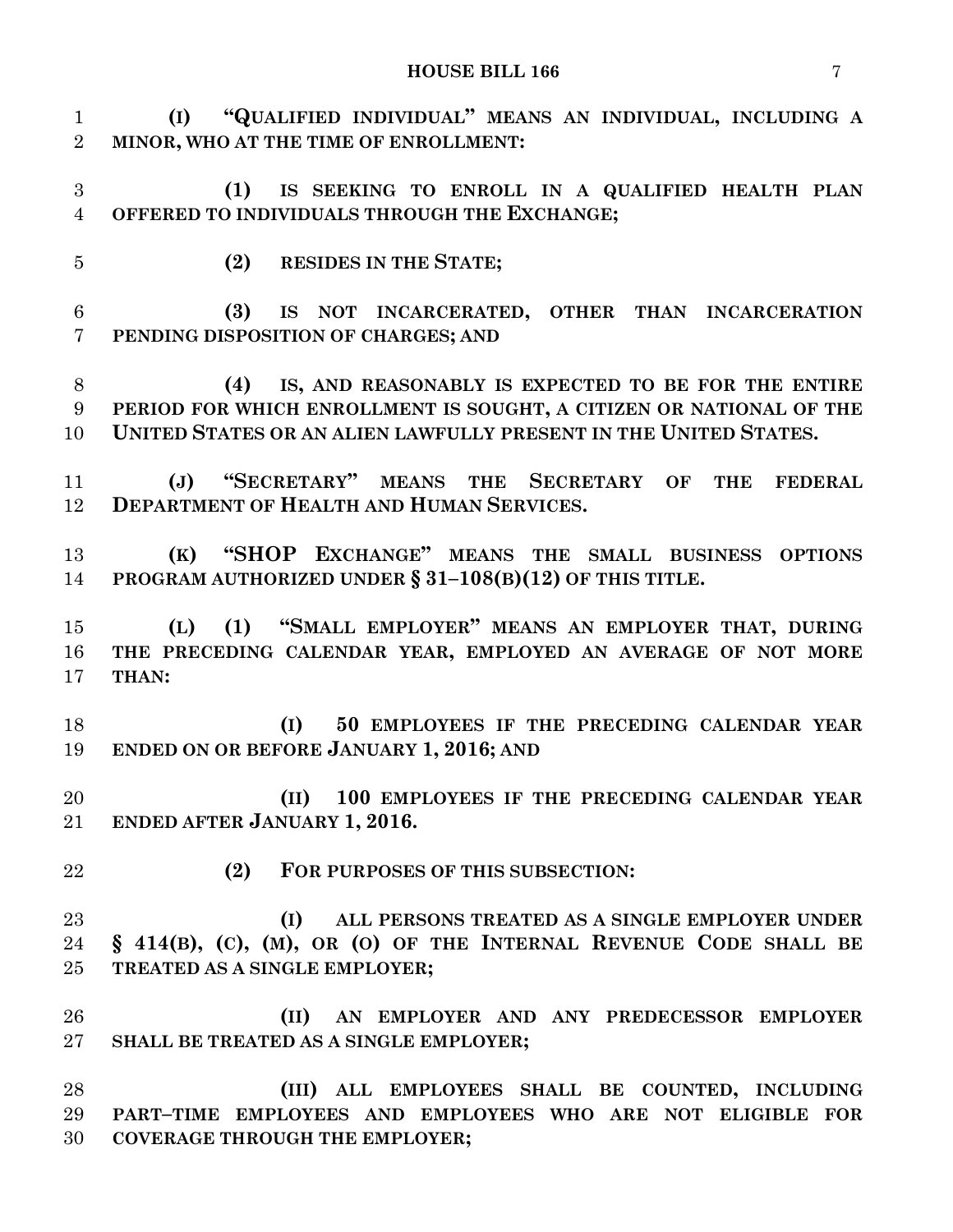**(IV) IF AN EMPLOYER WAS NOT IN EXISTENCE THROUGHOUT THE PRECEDING CALENDAR YEAR, THE DETERMINATION OF WHETHER THE EMPLOYER IS A SMALL EMPLOYER SHALL BE BASED ON THE AVERAGE NUMBER OF EMPLOYEES THAT THE EMPLOYER IS REASONABLY EXPECTED TO EMPLOY ON BUSINESS DAYS IN THE CURRENT CALENDAR YEAR; AND**

 **(V) AN EMPLOYER THAT MAKES ENROLLMENT IN QUALIFIED HEALTH PLANS AVAILABLE TO ITS EMPLOYEES THROUGH THE SHOP EXCHANGE, AND WOULD CEASE TO BE A SMALL EMPLOYER BY REASON OF AN INCREASE IN THE NUMBER OF ITS EMPLOYEES, SHALL CONTINUE TO BE TREATED AS A SMALL EMPLOYER FOR PURPOSES OF THIS TITLE AS LONG AS IT CONTINUOUSLY MAKES ENROLLMENT THROUGH THE SHOP EXCHANGE AVAILABLE TO ITS EMPLOYEES.**

**31–102.**

**(A) THERE IS A MARYLAND HEALTH BENEFIT EXCHANGE.**

 **(B) (1) THE EXCHANGE IS A BODY POLITIC AND CORPORATE AND IS AN INSTRUMENTALITY OF THE STATE.**

**(2) THE EXCHANGE IS A UNIT OF STATE GOVERNMENT.**

 **(3) THE EXERCISE BY THE EXCHANGE OF ITS AUTHORITY UNDER THIS TITLE IS AN ESSENTIAL GOVERNMENTAL FUNCTION.**

- **(C) THE PURPOSES OF THE EXCHANGE ARE TO:**
- 

**(1) REDUCE THE NUMBER OF UNINSURED IN THE STATE;**

 **(2) FACILITATE THE PURCHASE AND SALE OF QUALIFIED HEALTH PLANS IN THE INDIVIDUAL MARKET IN THE STATE BY PROVIDING A TRANSPARENT MARKETPLACE;**

 **(3) ASSIST QUALIFIED EMPLOYERS IN THE STATE IN FACILITATING THE ENROLLMENT OF THEIR EMPLOYEES IN QUALIFIED HEALTH PLANS IN THE SMALL GROUP MARKET IN THE STATE AND IN ACCESSING SMALL BUSINESS TAX CREDITS; AND**

 **(4) ASSIST INDIVIDUALS IN ACCESSING PUBLIC PROGRAMS, PREMIUM TAX CREDITS, AND COST–SHARING REDUCTIONS.**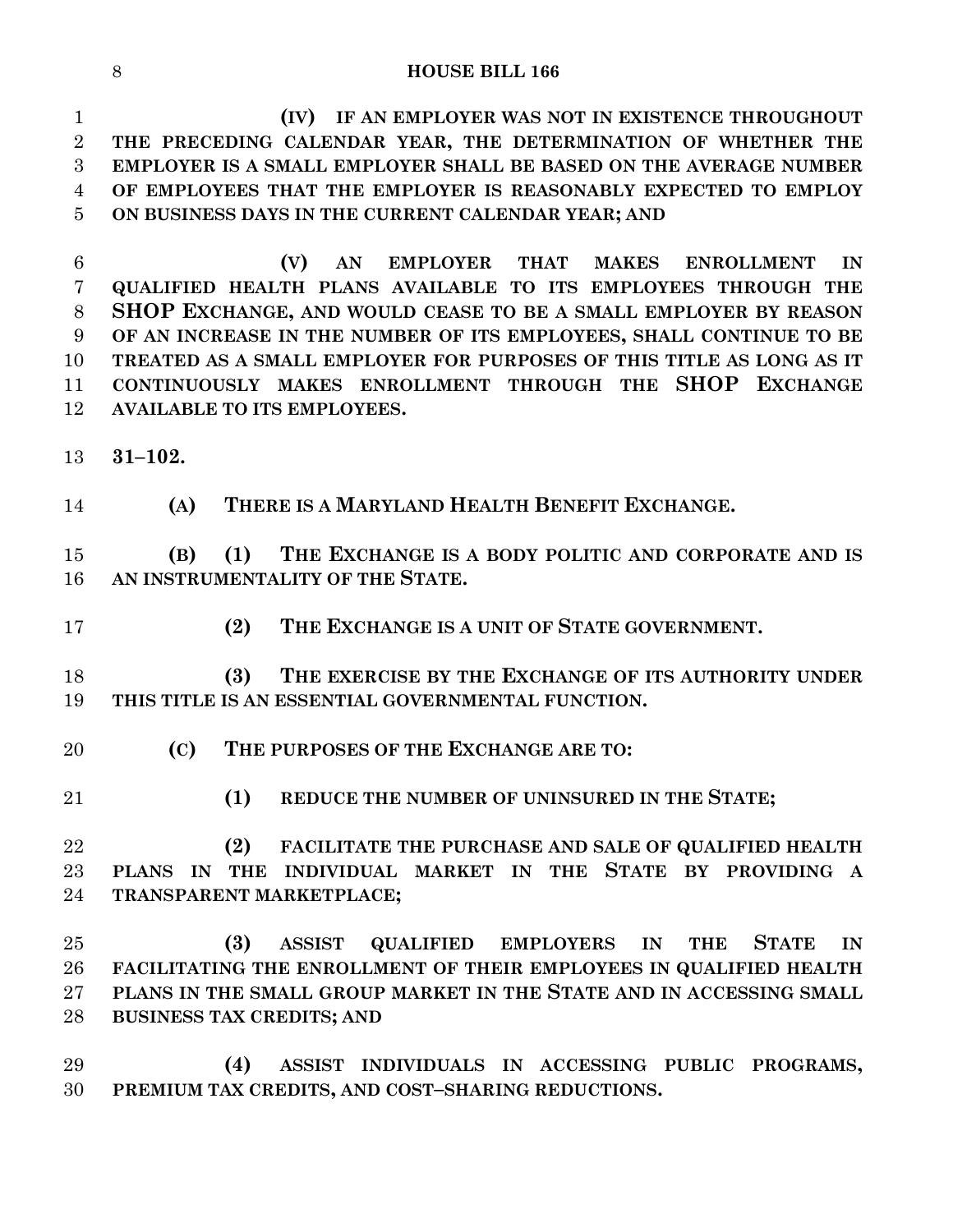**(D) NOTHING IN THIS TITLE, AND NO REGULATION ADOPTED OR OTHER ACTION TAKEN BY THE EXCHANGE UNDER THIS TITLE, MAY BE CONSTRUED TO PREEMPT OR SUPERSEDE: (1) THE AUTHORITY OF THE COMMISSIONER TO REGULATE INSURANCE BUSINESS IN THE STATE; OR (2) THE REQUIREMENTS OF THE AFFORDABLE CARE ACT. 31–103. (A) THE EXCHANGE IS SUBJECT TO: (1) THE FOLLOWING PROVISIONS OF THE STATE FINANCE AND PROCUREMENT ARTICLE: (I) TITLE 12, SUBTITLE 4 (POLICIES AND PROCEDURES FOR EXEMPT UNITS); AND (II) TITLE 14, SUBTITLE 3 (MINORITY BUSINESS PARTICIPATION); (2) THE FOLLOWING PROVISIONS OF THE STATE GOVERNMENT ARTICLE: (I) TITLE 10, SUBTITLE 1 (GOVERNMENTAL PROCEDURES); (II) TITLE 10, SUBTITLE 5 (MEETINGS); (III) TITLE 10, SUBTITLE 6, PART III (ACCESS TO PUBLIC RECORDS); (IV) TITLE 12 (IMMUNITY AND LIABILITY); AND (V) TITLE 15 (PUBLIC ETHICS); AND (3) TITLE 5, SUBTITLE 3 OF THE STATE PERSONNEL AND PENSIONS ARTICLE. (B) THE EXCHANGE IS NOT SUBJECT TO:**

**(1) TAXATION BY THE STATE OR LOCAL GOVERNMENT;**

## **HOUSE BILL 166** 9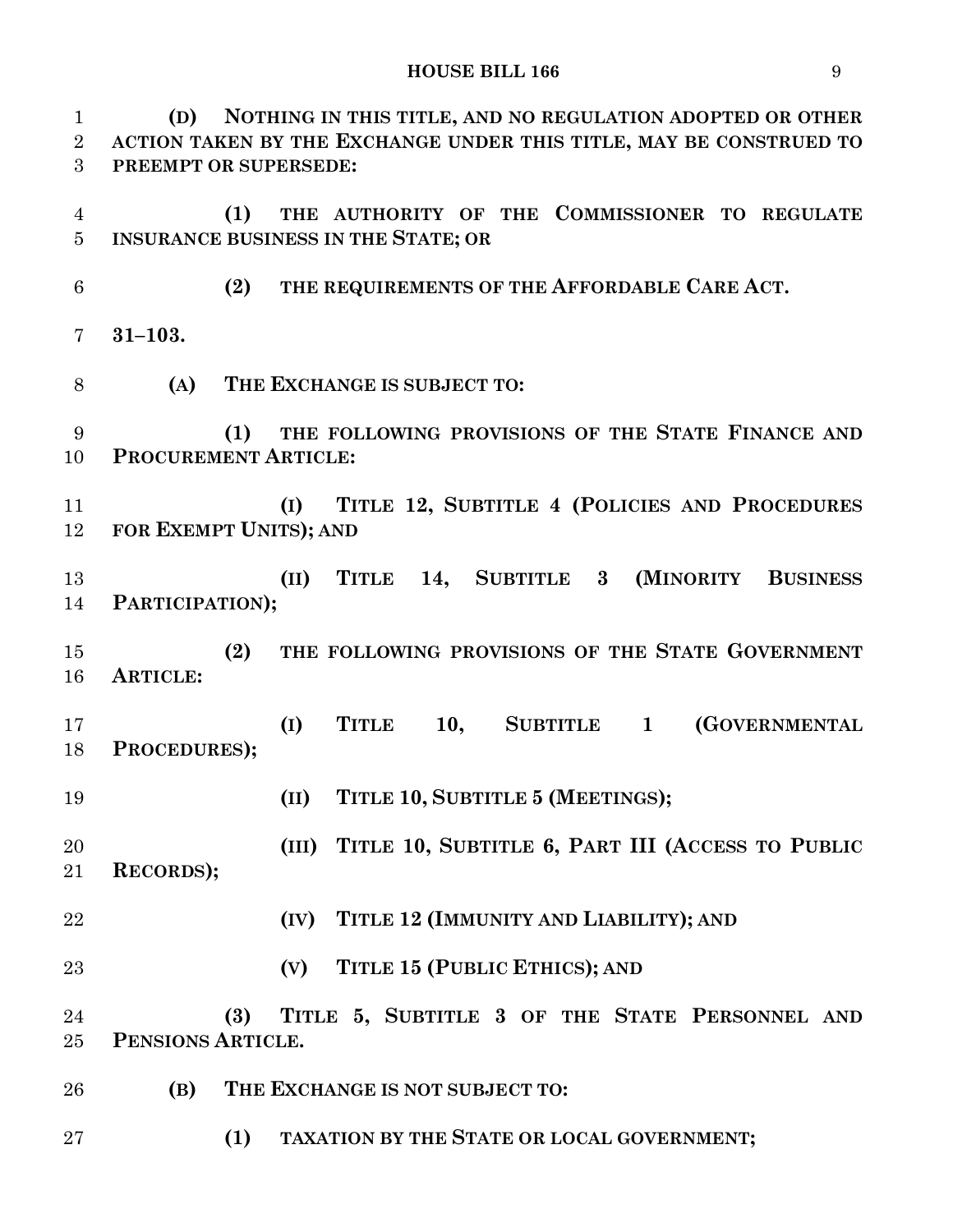|                                             | <b>HOUSE BILL 166</b><br>10                                                                                                                               |
|---------------------------------------------|-----------------------------------------------------------------------------------------------------------------------------------------------------------|
| $\mathbf{1}$<br>$\overline{2}$              | DIVISION II OF THE STATE FINANCE AND PROCUREMENT<br>(2)<br>ARTICLE, EXCEPT AS PROVIDED IN SUBSECTION (A)(1) OF THIS SECTION;                              |
| 3<br>$\overline{4}$                         | TITLE 10 OF THE STATE GOVERNMENT ARTICLE, EXCEPT AS<br>(3)<br>PROVIDED IN SUBSECTION (A)(2)(I), (II), AND (III) OF THIS SECTION; OR                       |
| $\overline{5}$<br>$\,6\,$<br>$\overline{7}$ | DIVISION I OF THE STATE PERSONNEL AND PENSIONS<br>(4)<br>ARTICLE, EXCEPT AS PROVIDED IN SUBSECTION (A)(3) OF THIS SECTION AND<br>ELSEWHERE IN THIS TITLE. |
| 8                                           | $31 - 104.$                                                                                                                                               |
| 9                                           | THERE IS A BOARD OF TRUSTEES OF THE EXCHANGE.<br>(A)                                                                                                      |
| 10                                          | (B)<br>THE BOARD CONSISTS OF THE FOLLOWING MEMBERS:                                                                                                       |
| 11                                          | THE SECRETARY OF HEALTH AND MENTAL HYGIENE;<br>(1)                                                                                                        |
| 12                                          | THE COMMISSIONER;<br>(2)                                                                                                                                  |
| 13<br>14                                    | THE EXECUTIVE DIRECTOR OF THE MARYLAND HEALTH<br>(3)<br><b>CARE COMMISSION; AND</b>                                                                       |
| 15<br>16                                    | THE FOLLOWING MEMBERS APPOINTED BY THE GOVERNOR,<br>(4)<br>WITH THE ADVICE AND CONSENT OF THE SENATE:                                                     |
| 17<br>18<br>19                              | (I)<br>THREE MEMBERS WHO REPRESENT THE INTERESTS OF<br>EMPLOYERS AND INDIVIDUAL CONSUMERS OF PRODUCTS OFFERED BY THE<br><b>EXCHANGE; AND</b>              |
| 20<br>21                                    | (II)<br>THREE MEMBERS WHO<br><b>HAVE</b><br><b>DEMONSTRATED</b><br>KNOWLEDGE AND EXPERTISE IN AT LEAST TWO OF THE FOLLOWING AREAS:                        |
| 22                                          | 1.<br>INDIVIDUAL HEALTH CARE COVERAGE;                                                                                                                    |
| 23<br>24                                    | 2.<br>SMALL EMPLOYER-SPONSORED HEALTH CARE<br><b>COVERAGE;</b>                                                                                            |
| 25                                          | 3.<br>HEALTH BENEFIT PLAN ADMINISTRATION;                                                                                                                 |
| 26                                          | 4.<br>HEALTH CARE FINANCE;                                                                                                                                |
| 27<br>28                                    | 5.<br>ADMINISTRATION OF PUBLIC OR PRIVATE HEALTH<br>CARE DELIVERY SYSTEMS; AND                                                                            |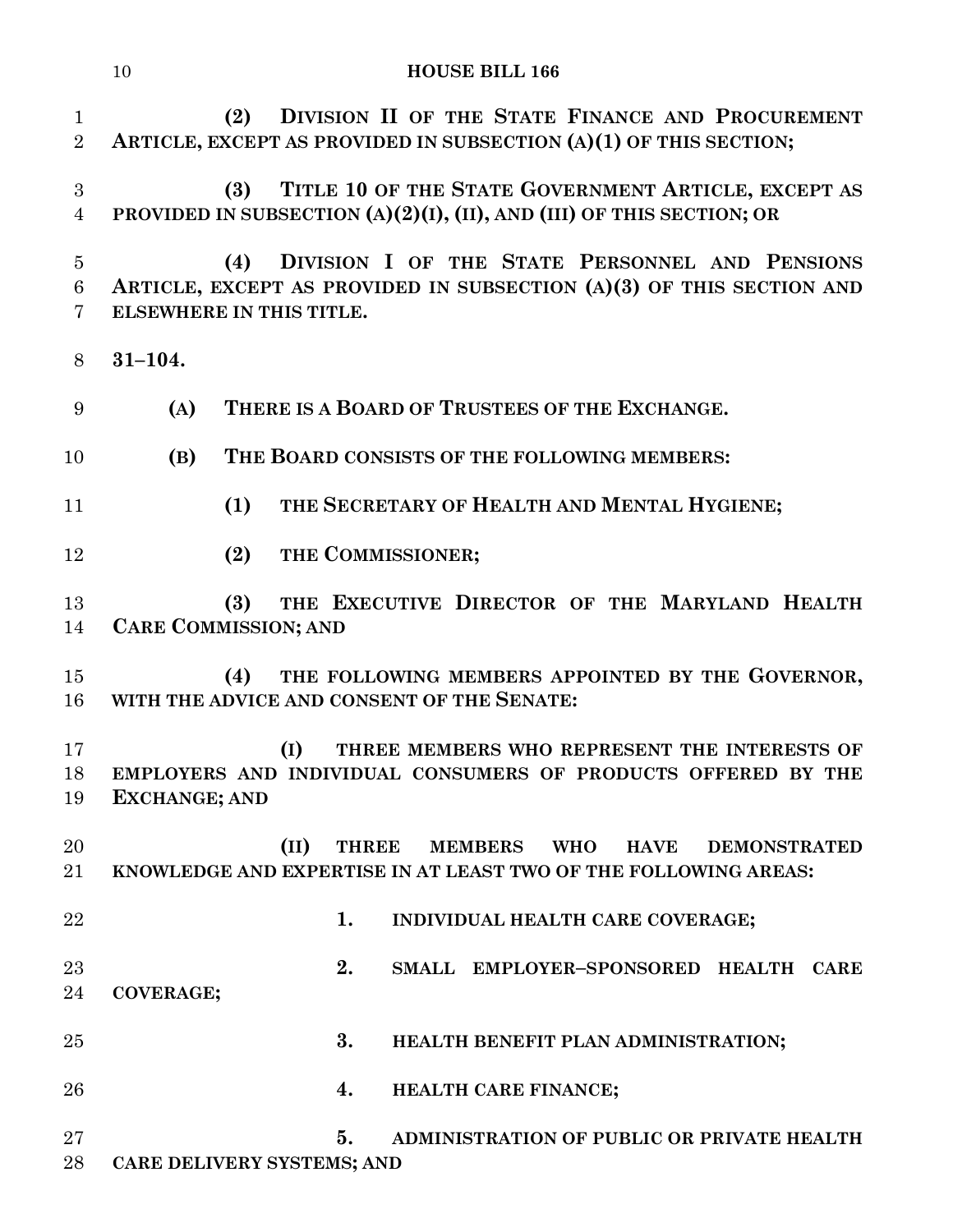**6. PURCHASING AND FACILITATING ENROLLMENT IN HEALTH PLAN COVERAGE. (C) IN MAKING APPOINTMENTS OF MEMBERS UNDER SUBSECTION (B)(4) OF THIS SECTION, THE GOVERNOR SHALL ASSURE THAT: (1) THE BOARD'S COMPOSITION REFLECTS A DIVERSITY OF EXPERTISE; (2) THE BOARD'S COMPOSITION REFLECTS THE GENDER, RACIAL, AND ETHNIC DIVERSITY OF THE STATE; AND (3) THE GEOGRAPHIC AREAS OF THE STATE ARE REPRESENTED. (D) (1) FOR PURPOSES OF THIS SUBSECTION, "AFFILIATION" MEANS: (I) A FINANCIAL INTEREST, AS DEFINED IN § 15–102 OF THE STATE GOVERNMENT ARTICLE; (II) A POSITION OF GOVERNANCE, INCLUDING MEMBERSHIP ON A BOARD OF DIRECTORS, REGARDLESS OF COMPENSATION; (III) A RELATIONSHIP THROUGH WHICH COMPENSATION, AS DEFINED IN § 15–102 OF THE STATE GOVERNMENT ARTICLE, IS RECEIVED; OR (IV) A RELATIONSHIP FOR THE PROVISION OF SERVICES AS A REGULATED LOBBYIST, AS DEFINED IN § 15–102 OF THE STATE GOVERNMENT ARTICLE. (2) A MEMBER OF THE BOARD OR OF THE STAFF OF THE EXCHANGE, WHILE SERVING ON THE BOARD OR THE STAFF, MAY NOT HAVE AN AFFILIATION WITH: (I) A CARRIER, AN INSURANCE PRODUCER, A THIRD–PARTY ADMINISTRATOR, OR ANY OTHER PERSON DOING BUSINESS WITH THE EXCHANGE; OR (II) A TRADE ASSOCIATION OF CARRIERS, INSURANCE PRODUCERS, THIRD–PARTY ADMINISTRATORS, OR ANY OTHER ENTITIES DOING BUSINESS WITH THE EXCHANGE. (E) (1) THE TERM OF A MEMBER APPOINTED BY THE GOVERNOR IS 4 YEARS.**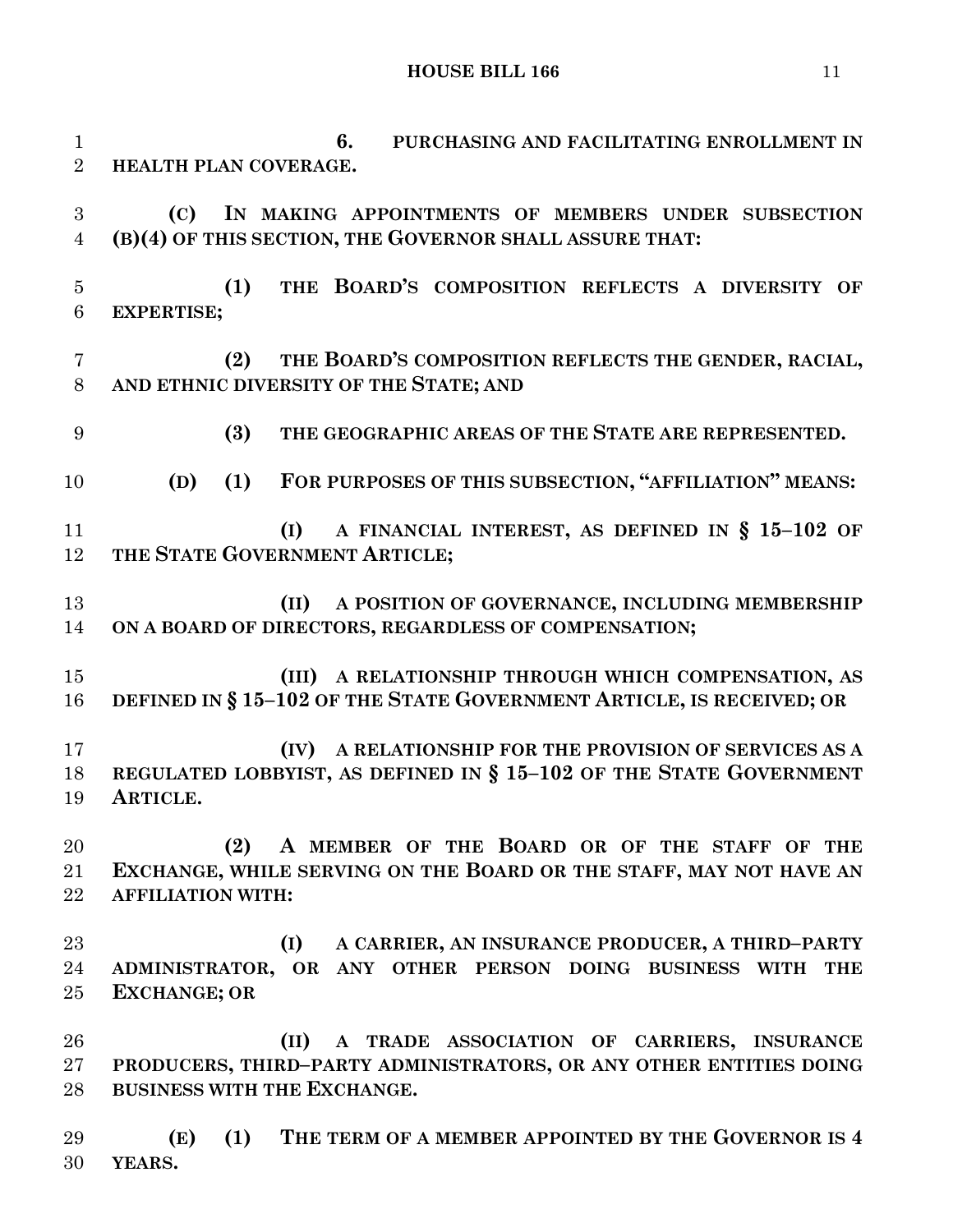**(2) THE TERMS OF MEMBERS APPOINTED BY THE GOVERNOR ARE STAGGERED AS REQUIRED BY THE TERMS PROVIDED FOR MEMBERS OF THE BOARD ON JULY 1, 2011. (3) AT THE END OF A TERM, A MEMBER CONTINUES TO SERVE UNTIL A SUCCESSOR IS APPOINTED AND QUALIFIES.**

 **(4) A MEMBER WHO IS APPOINTED AFTER A TERM HAS BEGUN SERVES ONLY FOR THE REST OF THE TERM AND UNTIL A SUCCESSOR IS APPOINTED AND QUALIFIES.**

 **(F) AN APPOINTED MEMBER OF THE BOARD MAY NOT SERVE MORE THAN TWO CONSECUTIVE FULL TERMS.**

**(G) THE GOVERNOR SHALL DESIGNATE A CHAIR OF THE BOARD.**

 **(H) (1) THE BOARD SHALL DETERMINE THE TIMES, PLACES, AND FREQUENCY OF ITS MEETINGS.**

**(2) FIVE MEMBERS OF THE BOARD CONSTITUTE A QUORUM.**

 **(3) ACTION BY THE BOARD REQUIRES THE AFFIRMATIVE VOTE OF AT LEAST FIVE MEMBERS.**

 **(I) A MEMBER OF THE BOARD IS ENTITLED TO REIMBURSEMENT FOR EXPENSES UNDER THE STANDARD STATE TRAVEL REGULATIONS, AS PROVIDED IN THE STATE BUDGET.**

**(J) A MEMBER SHALL:**

 **(1) MEET THE REQUIREMENTS OF THIS TITLE, THE AFFORDABLE CARE ACT, AND ALL APPLICABLE STATE AND FEDERAL LAWS AND REGULATIONS;**

 **(2) SERVE THE PUBLIC INTEREST OF THE INDIVIDUALS AND QUALIFIED EMPLOYERS SEEKING HEALTH CARE COVERAGE THROUGH THE EXCHANGE; AND** 

 **(3) ENSURE THE SOUND OPERATION AND FISCAL SOLVENCY OF THE EXCHANGE.**

 **(K) A MEMBER OF THE BOARD SHALL PERFORM THE MEMBER'S DUTIES:**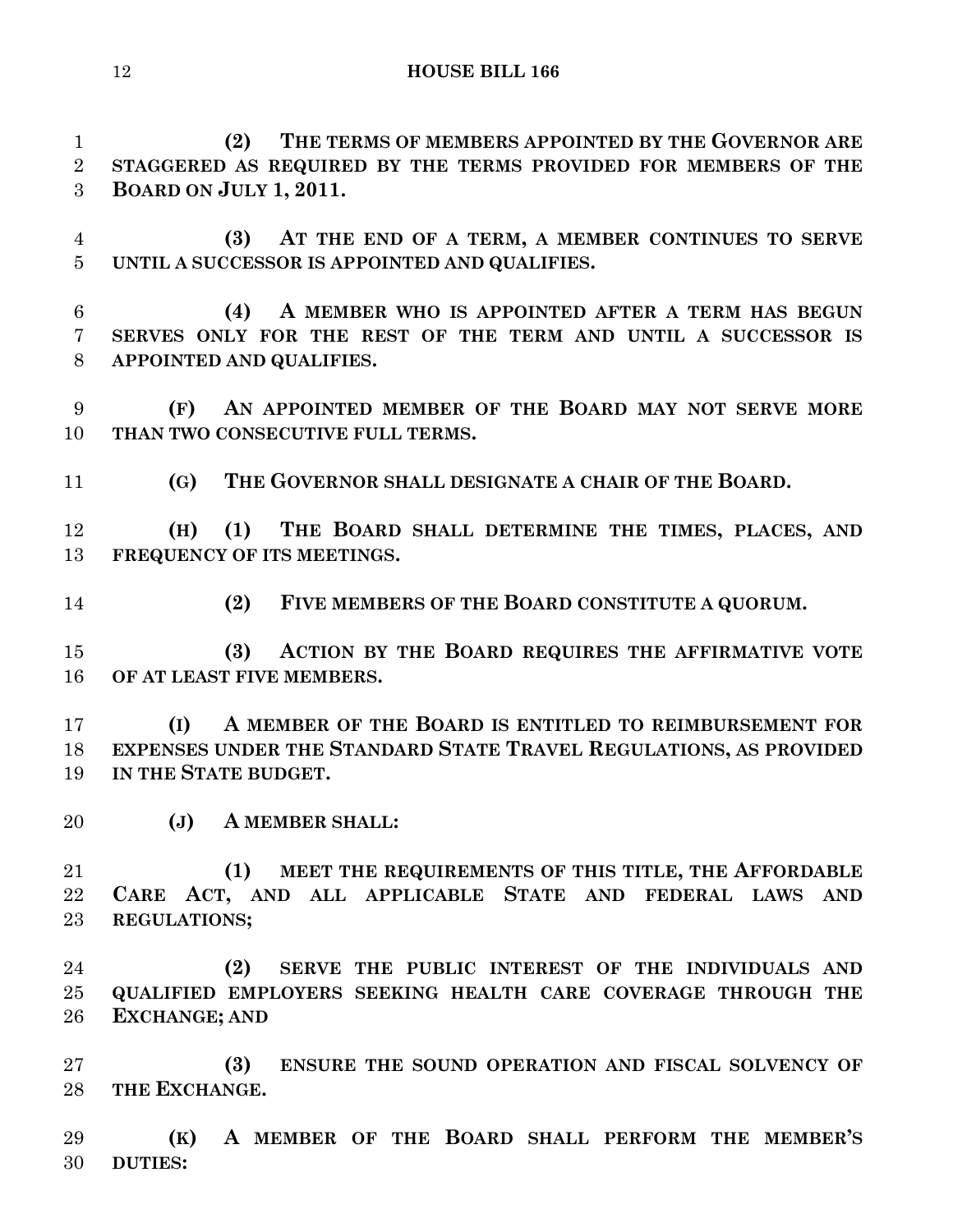| $\mathbf{1}$   | (1)<br>IN GOOD FAITH;                                                                                     |
|----------------|-----------------------------------------------------------------------------------------------------------|
| $\overline{2}$ | (2)<br>IN THE MANNER THE MEMBER REASONABLY BELIEVES TO BE                                                 |
| 3              | IN THE BEST INTERESTS OF THE EXCHANGE; AND                                                                |
| $\overline{4}$ | (3)<br>WITHOUT INTENTIONAL OR RECKLESS DISREGARD OF THE                                                   |
| $\overline{5}$ | CARE AN ORDINARILY PRUDENT PERSON IN A LIKE POSITION WOULD USE                                            |
| 6              | UNDER SIMILAR CIRCUMSTANCES.                                                                              |
| $\overline{7}$ | A MEMBER OF THE BOARD WHO PERFORMS THE MEMBER'S DUTIES<br>(L)                                             |
| $8\,$          | IN ACCORDANCE WITH THE STANDARD PROVIDED IN SUBSECTION (K) OF THIS                                        |
| 9              | SECTION MAY NOT BE LIABLE PERSONALLY FOR ACTIONS TAKEN AS A MEMBER.                                       |
| 10             | A MEMBER OF THE BOARD MAY BE REMOVED FOR INCOMPETENCE,<br>(M)                                             |
| 11             | MISCONDUCT, OR FAILURE TO PERFORM THE DUTIES OF THE POSITION.                                             |
| 12             | A MEMBER OF THE BOARD SHALL BE SUBJECT TO THE STATE<br>(N)                                                |
| 13             | ETHICS LAW, TITLE 15, SUBTITLES 1 THROUGH 7 OF THE STATE GOVERNMENT                                       |
| 14             | ARTICLE.                                                                                                  |
| 15             | $31 - 105.$                                                                                               |
| 16             | (1) WITH THE APPROVAL OF THE GOVERNOR, THE BOARD SHALL<br>(A)                                             |
| 17             | APPOINT AN EXECUTIVE DIRECTOR OF THE EXCHANGE.                                                            |
| 18             | SUBJECT TO THE APPROVAL OF THE GOVERNOR, THE<br>(2)                                                       |
| 19             | EXECUTIVE DIRECTOR SHALL SERVE AT THE PLEASURE OF THE BOARD.                                              |
| 20             | (3)<br><b>THE</b><br><b>BOARD</b><br><b>DETERMINE</b><br><b>SHALL</b><br><b>THE</b><br><b>APPROPRIATE</b> |
| 21             | <b>COMPENSATION FOR THE EXECUTIVE DIRECTOR.</b>                                                           |
| 22             | UNDER THE DIRECTION OF THE BOARD, THE EXECUTIVE<br>(B)                                                    |
| 23             | <b>DIRECTOR SHALL:</b>                                                                                    |
| 24             | (1)<br>BE THE CHIEF ADMINISTRATIVE OFFICER OF THE EXCHANGE;                                               |
| 25             | (2)<br>DIRECT, ADMINISTER, AND MANAGE THE OPERATIONS OF THE                                               |
| 26             | <b>EXCHANGE; AND</b>                                                                                      |
| 27             | (3)<br>PERFORM ALL DUTIES NECESSARY TO COMPLY WITH AND                                                    |
| 28             | CARRY OUT THE PROVISIONS OF THIS TITLE, OTHER STATE LAW AND                                               |
| 29             | REGULATIONS, AND THE AFFORDABLE CARE ACT.                                                                 |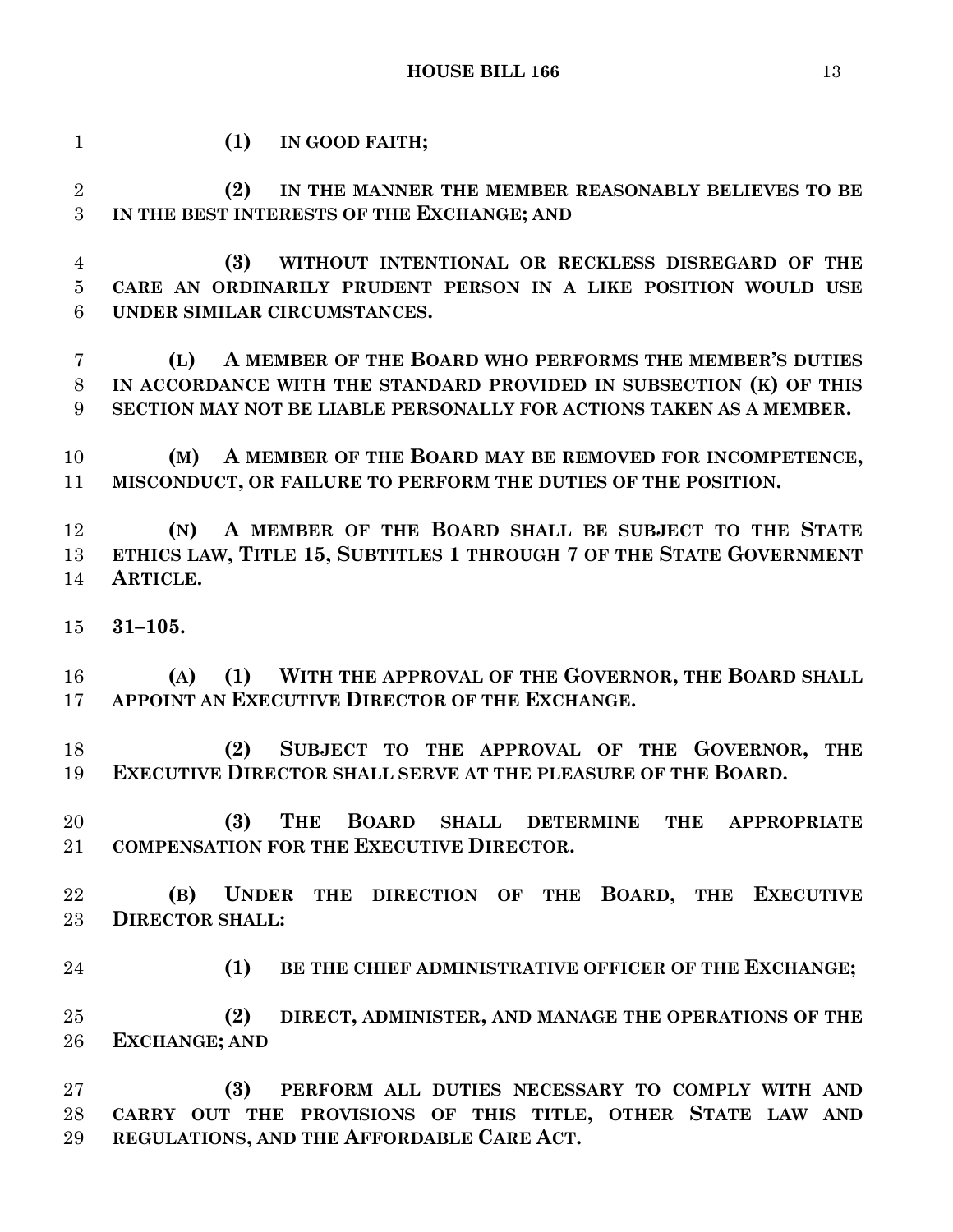**(C) (1) THE EXECUTIVE DIRECTOR MAY EMPLOY AND RETAIN A STAFF FOR THE EXCHANGE.**

 **(2) EXCEPT AS PROVIDED IN PARAGRAPHS (3) AND (4) OF THIS SUBSECTION, OR OTHERWISE BY LAW, THE EXECUTIVE DIRECTOR'S APPOINTMENT, RETENTION, AND REMOVAL OF STAFF OF THE EXCHANGE ARE NOT SUBJECT TO DIVISION I OF THE STATE PERSONNEL AND PENSIONS ARTICLE.**

 **(3) IN HIRING STAFF FOR FUNCTIONS THAT MUST BE PERFORMED BY STATE PERSONNEL UNDER THE AFFORDABLE CARE ACT OR OTHER APPLICABLE FEDERAL OR STATE LAWS, THE EXECUTIVE DIRECTOR'S APPOINTMENT, RETENTION, AND REMOVAL OF SUCH STAFF SHALL BE IN ACCORDANCE WITH DIVISION I OF THE STATE PERSONNEL AND PENSIONS ARTICLE.**

 **(4) TO THE EXTENT PRACTICABLE, IN HIRING STAFF FOR FUNCTIONS THAT HAVE BEEN AND CURRENTLY ARE PERFORMED BY STATE PERSONNEL, THE EXECUTIVE DIRECTOR'S APPOINTMENT, RETENTION, AND REMOVAL OF SUCH STAFF SHALL BE IN ACCORDANCE WITH DIVISION I OF THE STATE PERSONNEL AND PENSIONS ARTICLE.**

 **(5) IN HIRING STAFF FOR ALL OTHER POSITIONS NECESSARY TO CARRY OUT THE PURPOSES OF THIS TITLE, THE EXECUTIVE DIRECTOR, WITH THE APPROVAL OF THE BOARD, MAY:**

 **(I) DESIGNATE POSITIONS AS TECHNICAL OR PROFESSIONAL TO BE IN THE EXECUTIVE SERVICE OR MANAGEMENT SERVICE, OR SPECIAL APPOINTMENTS OF THE SKILLED SERVICE OR THE PROFESSIONAL SERVICE IN THE STATE PERSONNEL MANAGEMENT SYSTEM; AND**

 **(II) RETAIN AS INDEPENDENT CONTRACTORS OR EMPLOYEES, AND SET COMPENSATION FOR, ATTORNEYS, FINANCIAL CONSULTANTS, AND ANY OTHER PROFESSIONALS OR CONSULTANTS NECESSARY TO CARRY OUT THE PLANNING, DEVELOPMENT, AND OPERATIONS OF THE EXCHANGE AND THE PROVISIONS OF THIS TITLE.**

 **(D) THE EXECUTIVE DIRECTOR SHALL DETERMINE THE CLASSIFICATION, GRADE, AND COMPENSATION OF STAFF OF THE EXCHANGE HIRED OR DESIGNATED UNDER SUBSECTION (C)(3), (4), AND (5)(I) OF THIS SECTION:**

 **(1) IN CONSULTATION WITH THE SECRETARY OF BUDGET AND MANAGEMENT;**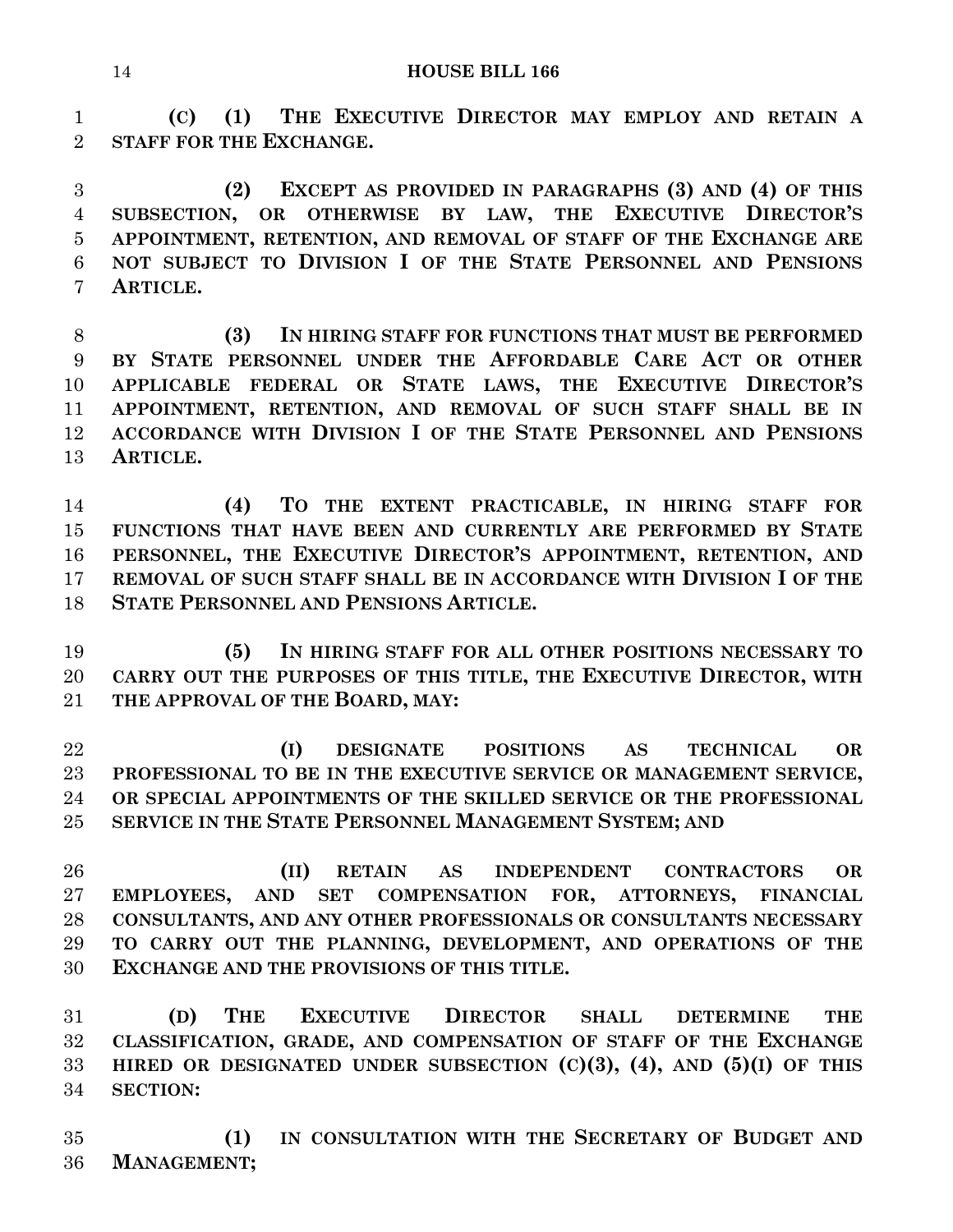**HOUSE BILL 166** 15

 **(2) WITH THE APPROVAL OF THE BOARD; AND (3) WHEN POSSIBLE, IN ACCORDANCE WITH THE STATE PAY PLAN. (E) (1) WITH RESPECT TO STAFF OF THE EXCHANGE HIRED OR DESIGNATED UNDER SUBSECTION (C)(3), (4), AND (5)(I) OF THIS SECTION, THE EXECUTIVE DIRECTOR SHALL SUBMIT TO THE SECRETARY OF BUDGET AND MANAGEMENT, AT LEAST 45 DAYS BEFORE THE EFFECTIVE DATE OF THE CHANGE, EACH CHANGE TO THE EXCHANGE'S SALARY PLANS THAT INVOLVES INCREASES OR DECREASES IN SALARY RANGES OTHER THAN THOSE ASSOCIATED WITH ROUTINE RECLASSIFICATIONS AND PROMOTIONS OR GENERAL SALARY INCREASES APPROVED BY THE GENERAL ASSEMBLY. (2) REPORTABLE CHANGES INCLUDE: (I) THE CREATION OR ABOLITION OF CLASSES; (II) THE REGRADING OF CLASSES FROM ONE ESTABLISHED RANGE TO ANOTHER; AND (III) THE CREATION OF NEW PAY SCHEDULES OR RANGES. (3) THE SECRETARY OF BUDGET AND MANAGEMENT SHALL: (I) REVIEW THE PROPOSED CHANGE; AND (II) AT LEAST 15 DAYS BEFORE THE EFFECTIVE DATE OF THE PROPOSED CHANGE: 1. ADVISE THE EXECUTIVE DIRECTOR WHETHER THE CHANGE WOULD HAVE AN ADVERSE EFFECT ON COMPARABLE STATE JOBS; AND 2. IF THERE WOULD BE AN ADVERSE EFFECT, RECOMMEND AN ALTERNATIVE CHANGE THAT WOULD NOT HAVE AN ADVERSE EFFECT ON COMPARABLE STATE JOBS. (4) FAILURE OF THE SECRETARY OF BUDGET AND MANAGEMENT TO RESPOND IN A TIMELY MANNER IS DEEMED TO BE AGREEMENT WITH THE** 

**CHANGE AS SUBMITTED.**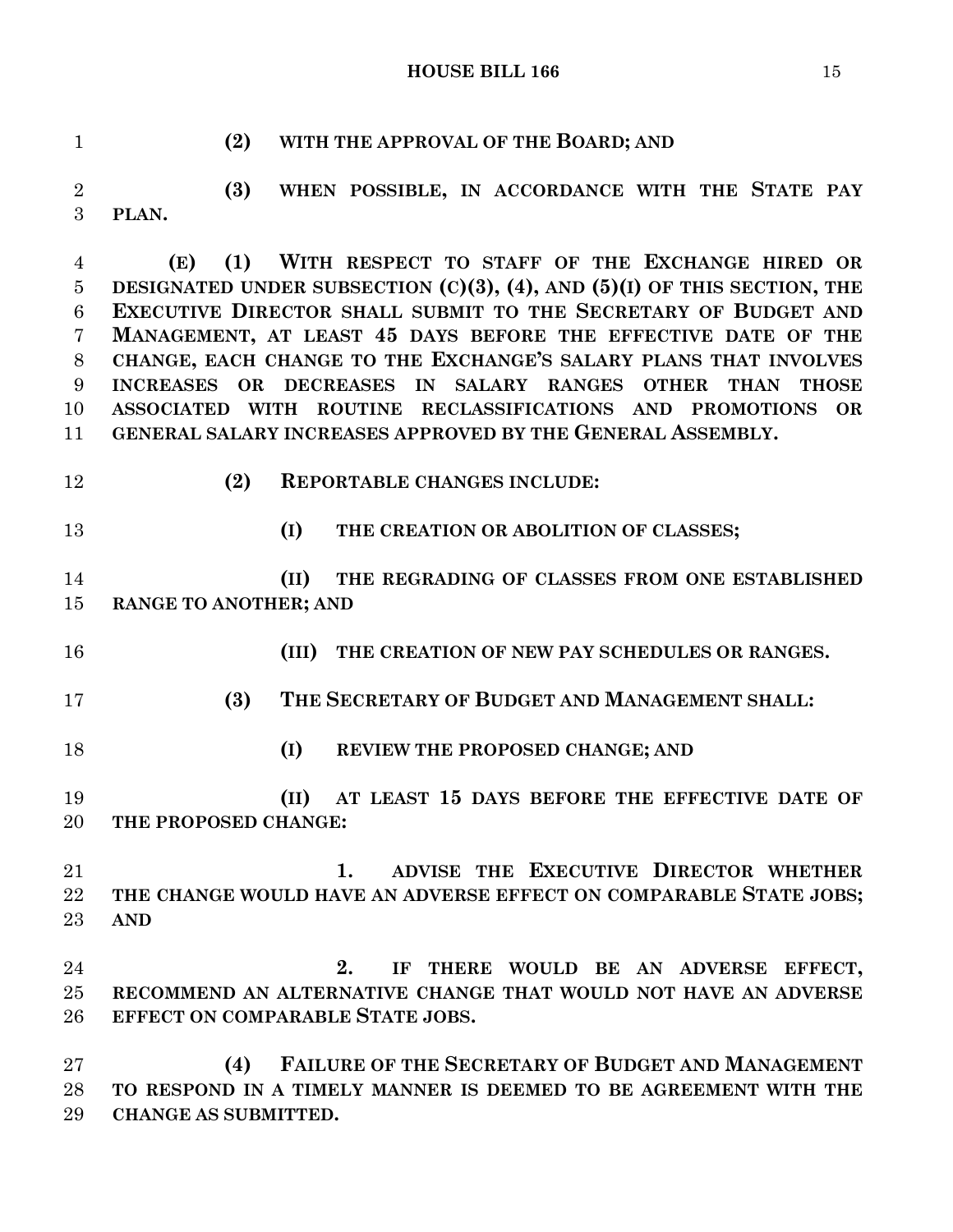**(F) EXCEPT AS OTHERWISE PROVIDED IN THIS TITLE, AN EMPLOYEE OR INDEPENDENT CONTRACTOR OF THE EXCHANGE IS NOT SUBJECT TO ANY LAW, REGULATION, OR EXECUTIVE ORDER GOVERNING STATE COMPENSATION, INCLUDING FURLOUGHS, PAY CUTS, OR ANY OTHER GENERAL FUND COST SAVINGS MEASURE.**

**31–106.**

 **(A) SUBJECT TO ANY LIMITATIONS UNDER THIS TITLE OR OTHER APPLICABLE LAW, THE BOARD SHALL HAVE ALL POWERS NECESSARY OR CONVENIENT TO FURTHER THE PURPOSES OF THE EXCHANGE.**

 **(B) THE ENUMERATION OF SPECIFIC POWERS IN THIS TITLE IS NOT INTENDED TO RESTRICT THE BOARD'S POWER TO TAKE ANY LAWFUL ACTION THAT THE BOARD DETERMINES IS NECESSARY OR CONVENIENT TO FURTHER THE PURPOSES OF THE EXCHANGE.**

 **(C) IN ADDITION TO THE POWERS SET FORTH ELSEWHERE IN THIS TITLE, THE BOARD MAY:**

**(1) ADOPT AND ALTER AN OFFICIAL SEAL;**

**(2) SUE, BE SUED, PLEAD, AND BE IMPLEADED;**

- **(3) ADOPT BYLAWS, RULES, AND POLICIES;**
- **(4) ADOPT REGULATIONS TO CARRY OUT THIS TITLE:**
- **(I) IN ACCORDANCE WITH TITLE 10, SUBTITLE 1 OF THE STATE GOVERNMENT ARTICLE; AND**

 **(II) WITHOUT CONFLICTING WITH OR PREVENTING APPLICATION OF REGULATIONS ADOPTED BY THE SECRETARY UNDER TITLE 1, SUBTITLE D OF THE AFFORDABLE CARE ACT;**

 **(5) MAINTAIN AN OFFICE AT THE PLACE DESIGNATED BY THE BOARD;**

 **(6) APPOINT ADVISORY COMMITTEES COMPOSED OF EXPERTS AND INDIVIDUALS KNOWLEDGEABLE ABOUT INDIVIDUAL AND EMPLOYER–SPONSORED HEALTH CARE COVERAGE, HEALTH BENEFIT PLAN ADMINISTRATION, HEALTH CARE FINANCE, ADMINISTRATION OF PUBLIC AND PRIVATE HEALTH CARE DELIVERY SYSTEMS, PURCHASING AND FACILITATING ENROLLMENT IN HEALTH PLAN COVERAGE, HEALTH CARE DELIVERY MODELS**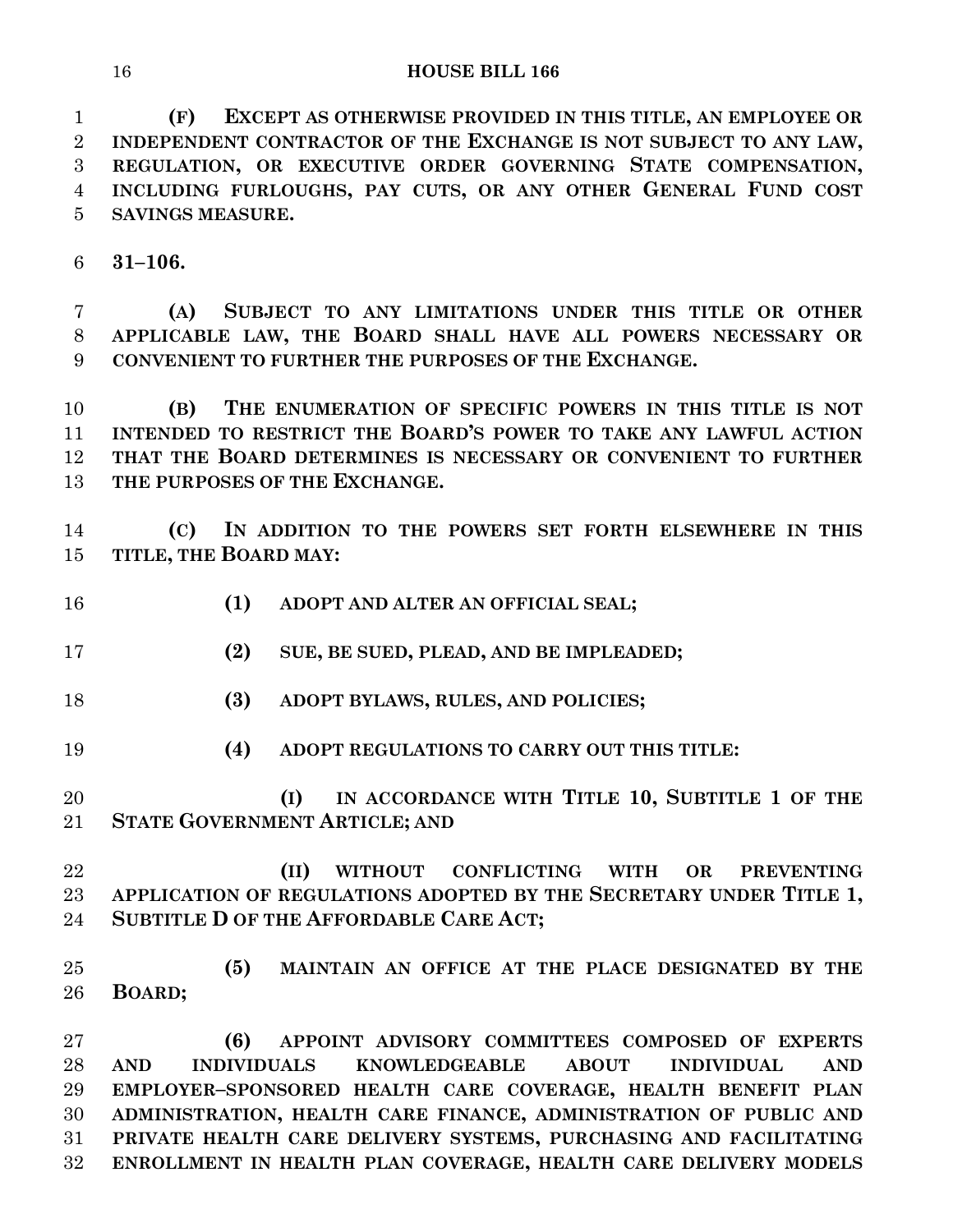**AND PAYMENT REFORMS, AND OTHER EXPERTS AND INDIVIDUALS AS APPROPRIATE; (7) ENTER INTO ANY AGREEMENTS OR CONTRACTS AND EXECUTE THE INSTRUMENTS NECESSARY OR CONVENIENT TO MANAGE ITS OWN AFFAIRS AND CARRY OUT THE PURPOSES OF THIS TITLE; (8) APPLY FOR AND RECEIVE GRANTS, CONTRACTS, OR OTHER PUBLIC OR PRIVATE FUNDING; AND (9) DO ALL THINGS NECESSARY OR CONVENIENT TO CARRY OUT THE POWERS GRANTED BY THIS TITLE. (D) (1) TO CARRY OUT THE PURPOSES OF THIS TITLE OR PERFORM ANY OF ITS FUNCTIONS UNDER THIS TITLE, THE BOARD MAY CONTRACT WITH ELIGIBLE ENTITIES, INCLUDING: (I) THE MARYLAND MEDICAL ASSISTANCE PROGRAM; (II) THE FAMILY INVESTMENT UNIT OF THE DEPARTMENT OF HUMAN RESOURCES; (III) INSURANCE PRODUCERS AND THIRD PARTY ADMINISTRATORS REGISTERED IN THE STATE THAT ARE NOT AFFILIATED WITH A CARRIER; AND (IV) ANY OTHER ENTITIES NOT AFFILIATED WITH A CARRIER THAT HAVE EXPERIENCE IN INDIVIDUAL AND SMALL GROUP HEALTH INSURANCE PLANS AND FACILITATING ENROLLMENT IN THOSE PLANS. (2) THE OPERATIONS OF THE EXCHANGE ARE SUBJECT TO THE PROVISIONS OF THIS TITLE WHETHER THE OPERATIONS ARE PERFORMED DIRECTLY BY THE EXCHANGE OR THROUGH AN ENTITY UNDER A CONTRACT WITH THE EXCHANGE. (3) THE BOARD SHALL ENSURE THAT ANY ENTITY UNDER A CONTRACT WITH THE EXCHANGE COMPLIES WITH THE PROVISIONS OF THIS TITLE WHEN PERFORMING SERVICES THAT ARE SUBJECT TO THIS TITLE ON BEHALF OF THE EXCHANGE. (E) (1) THE BOARD MAY ENTER INTO INFORMATION–SHARING AGREEMENTS WITH FEDERAL AND STATE AGENCIES, AND OTHER STATE HEALTH** 

**INSURANCE EXCHANGES, TO CARRY OUT THE PROVISIONS OF THIS TITLE.**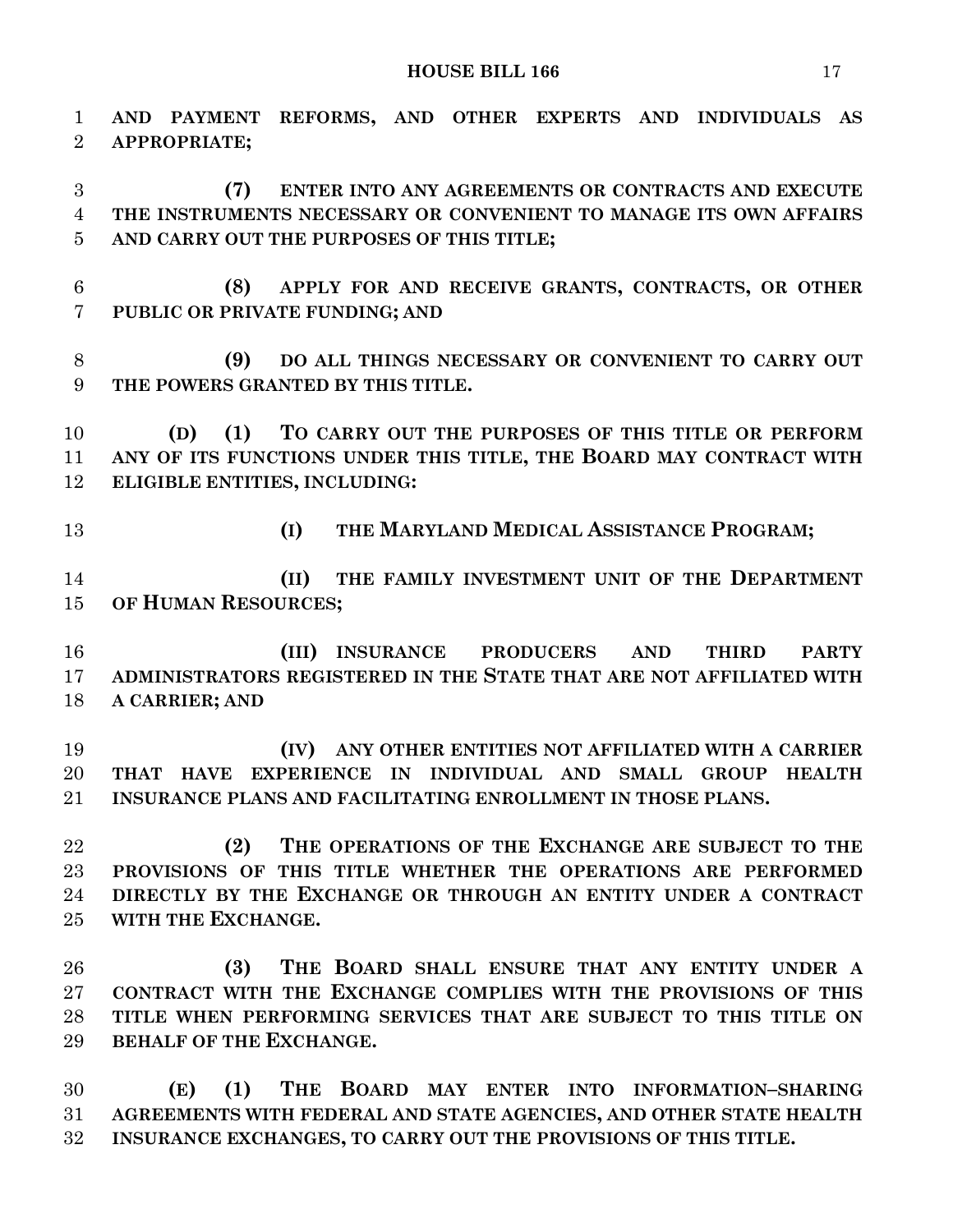**(2) AN INFORMATION–SHARING AGREEMENT ENTERED INTO UNDER PARAGRAPH (1) OF THIS SUBSECTION SHALL: (I) INCLUDE ADEQUATE PROTECTIONS WITH RESPECT TO THE CONFIDENTIALITY OF INFORMATION; AND (II) COMPLY WITH ALL STATE AND FEDERAL LAWS AND REGULATIONS. (F) (1) THE BOARD, IN ACCORDANCE WITH TITLE 12, SUBTITLE 4 OF THE STATE FINANCE AND PROCUREMENT ARTICLE, SHALL ADOPT WRITTEN POLICIES AND PROCEDURES GOVERNING ALL PROCUREMENTS OF THE EXCHANGE. (2) TO THE FULLEST EXTENT PRACTICABLE, AND IN A MANNER THAT DOES NOT IMPAIR THE EXCHANGE'S ABILITY TO CARRY OUT THE PURPOSES OF THIS TITLE, THE BOARD'S PROCUREMENT POLICIES AND PROCEDURES SHALL ESTABLISH AN OPEN AND TRANSPARENT PROCESS THAT: (I) PROMOTES PUBLIC CONFIDENCE IN THE PROCUREMENTS OF THE EXCHANGE; (II) ENSURES FAIR AND EQUITABLE TREATMENT OF ALL PERSONS AND ENTITIES THAT PARTICIPATE IN THE PROCUREMENT SYSTEM OF THE EXCHANGE; (III) FOSTERS APPROPRIATE COMPETITION AND PROVIDES SAFEGUARDS FOR MAINTAINING A PROCUREMENT SYSTEM OF QUALITY AND INTEGRITY; (IV) PROMOTES INCREASED ECONOMIC EFFICIENCY AND RESPONSIBILITY ON THE PART OF THE EXCHANGE; (V) ACHIEVES THE MAXIMUM BENEFIT FROM THE PURCHASING POWER OF THE EXCHANGE; AND (VI) PROVIDES CLARITY AND SIMPLICITY IN THE RULES AND PROCEDURES GOVERNING THE PROCUREMENTS OF THE EXCHANGE. 31–107.**

 **(A) IN THIS SECTION, "FUND" MEANS THE MARYLAND HEALTH BENEFIT EXCHANGE FUND.**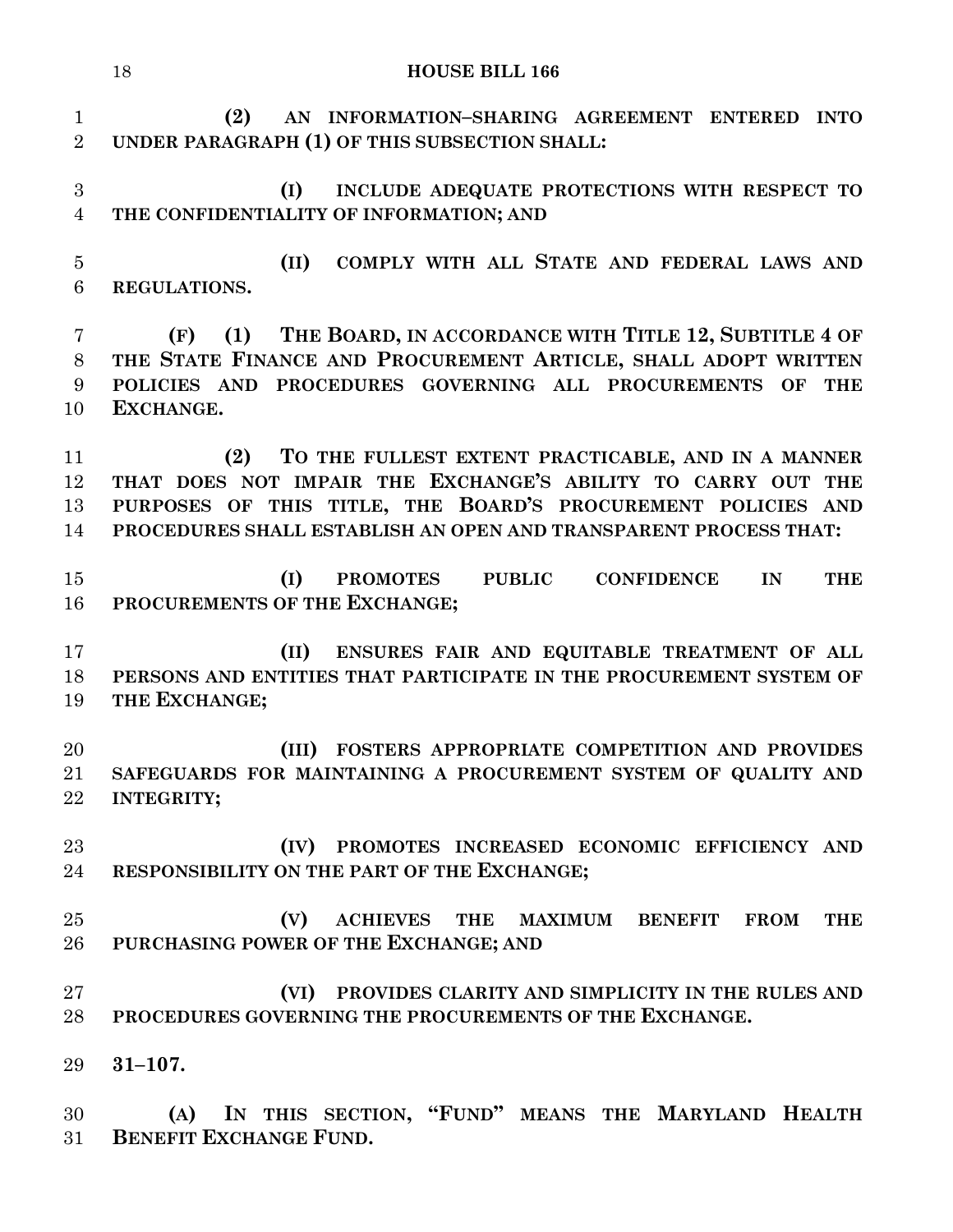**(B) THERE IS A MARYLAND HEALTH BENEFIT EXCHANGE FUND. (C) THE PURPOSE OF THE FUND IS TO PROVIDE FUNDING FOR THE OPERATION AND ADMINISTRATION OF THE EXCHANGE IN CARRYING OUT THE PURPOSES OF THE EXCHANGE UNDER THIS TITLE. (D) THE EXCHANGE SHALL ADMINISTER THE FUND. (E) (1) THE FUND IS A SPECIAL, NONLAPSING FUND THAT IS NOT SUBJECT TO § 7–302 OF THE STATE FINANCE AND PROCUREMENT ARTICLE. (2) THE STATE TREASURER SHALL HOLD THE FUND SEPARATELY, AND THE COMPTROLLER SHALL ACCOUNT FOR THE FUND. (F) THE FUND CONSISTS OF: (1) ANY USER FEES OR OTHER ASSESSMENTS COLLECTED BY THE EXCHANGE; (2) INCOME FROM INVESTMENTS MADE ON BEHALF OF THE FUND; (3) INTEREST ON DEPOSITS OR INVESTMENTS OF MONEY IN THE FUND; (4) MONEY COLLECTED BY THE BOARD AS A RESULT OF LEGAL OR OTHER ACTIONS TAKEN BY THE BOARD ON BEHALF OF THE EXCHANGE OR THE FUND; (5) MONEY DONATED TO THE FUND; (6) MONEY AWARDED TO THE FUND THROUGH GRANTS; AND (7) ANY OTHER MONEY FROM ANY OTHER SOURCE ACCEPTED FOR THE BENEFIT OF THE FUND. (G) THE FUND MAY BE USED ONLY TO PROVIDE FUNDING FOR THE OPERATION AND ADMINISTRATION OF THE EXCHANGE IN CARRYING OUT THE PURPOSES AUTHORIZED UNDER THIS TITLE. (H) (1) THE STATE TREASURER SHALL INVEST THE MONEY OF THE** 

**FUND IN THE SAME MANNER AS OTHER STATE MONEY MAY BE INVESTED.**

**HOUSE BILL 166** 19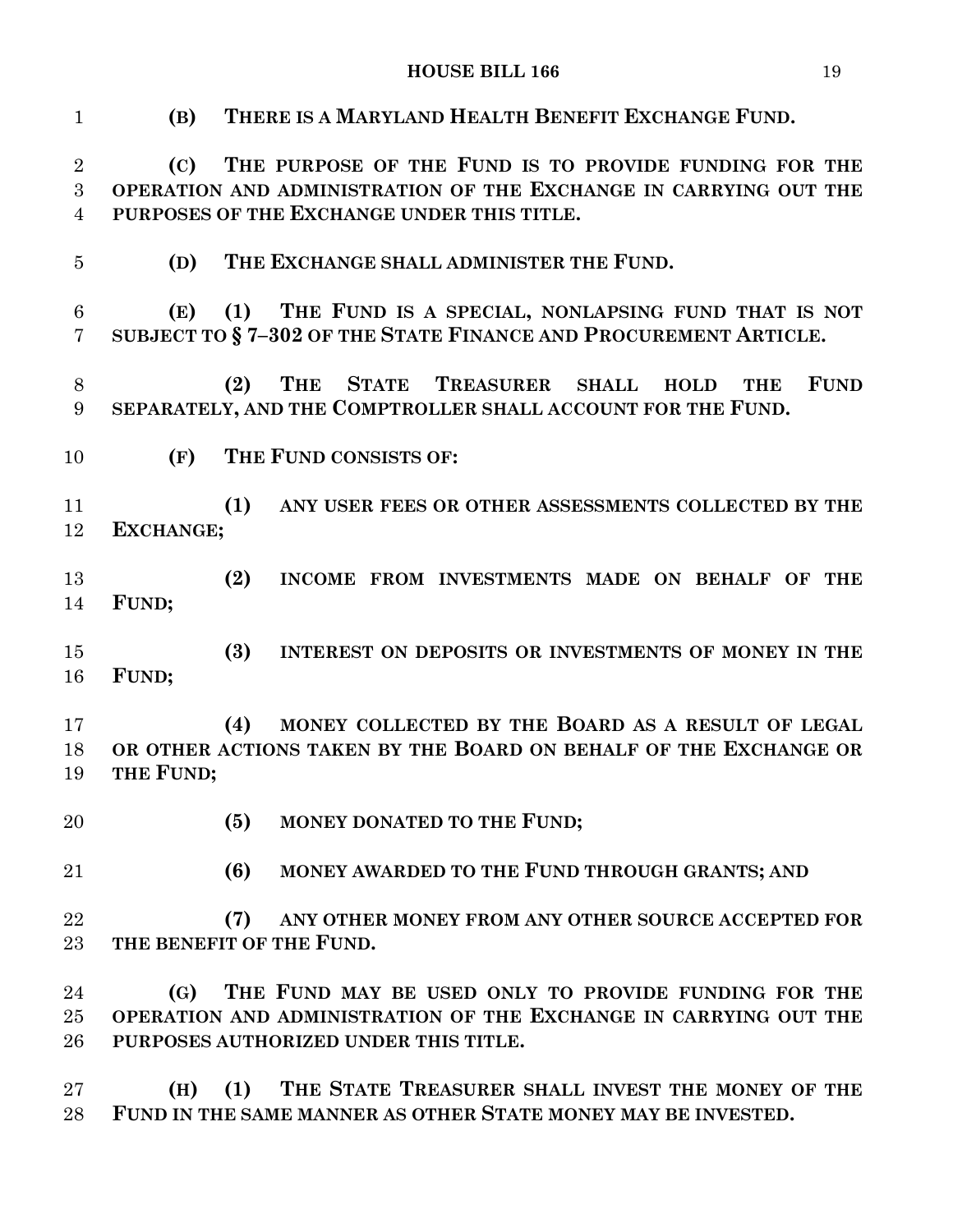**(2) ANY INVESTMENT EARNINGS OF THE FUND SHALL BE CREDITED TO THE FUND.**

 **(3) NO PART OF THE FUND MAY REVERT OR BE CREDITED TO THE GENERAL FUND OR ANY SPECIAL FUND OF THE STATE.**

 **(I) A DEBT OR AN OBLIGATION OF THE FUND IS NOT A DEBT OF THE STATE OR A PLEDGE OF CREDIT OF THE STATE.**

**31–108.**

 **(A) ON OR BEFORE JANUARY 1, 2014, THE FUNCTIONS AND OPERATIONS OF THE EXCHANGE SHALL INCLUDE AT A MINIMUM ALL FUNCTIONS REQUIRED BY § 1311(D)(4) OF THE AFFORDABLE CARE ACT.**

 **(B) ON OR BEFORE JANUARY 1, 2014, IN COMPLIANCE WITH § 1311(D)(4) OF THE AFFORDABLE CARE ACT, THE EXCHANGE SHALL:**

 **(1) MAKE QUALIFIED HEALTH PLANS AVAILABLE TO QUALIFIED INDIVIDUALS AND QUALIFIED EMPLOYERS;**

 **(2) ALLOW A CARRIER TO OFFER A QUALIFIED HEALTH PLAN THROUGH THE EXCHANGE THAT PROVIDES LIMITED SCOPE DENTAL BENEFITS UNDER § 9832(C)(2)(A) OF THE INTERNAL REVENUE CODE, EITHER SEPARATELY OR IN CONJUNCTION WITH A QUALIFIED HEALTH PLAN, PROVIDED THAT THE QUALIFIED HEALTH PLAN PROVIDES PEDIATRIC DENTAL BENEFITS THAT MEET THE REQUIREMENTS OF § 1302(B)(1)(J) OF THE AFFORDABLE CARE ACT;**

 **(3) IMPLEMENT PROCEDURES FOR THE CERTIFICATION, RECERTIFICATION, AND DECERTIFICATION OF HEALTH BENEFIT PLANS AS QUALIFIED HEALTH PLANS, CONSISTENT WITH GUIDELINES DEVELOPED BY THE SECRETARY UNDER § 1311(C) OF THE AFFORDABLE CARE ACT;**

 **(4) PROVIDE FOR THE OPERATION OF A TOLL–FREE TELEPHONE HOTLINE TO RESPOND TO REQUESTS FOR ASSISTANCE;**

 **(5) PROVIDE FOR INITIAL, ANNUAL, AND SPECIAL ENROLLMENT PERIODS, IN ACCORDANCE WITH GUIDELINES ADOPTED BY THE SECRETARY UNDER § 1311(C)(6) OF THE AFFORDABLE CARE ACT;**

 **(6) MAINTAIN A WEB SITE THROUGH WHICH ENROLLEES AND PROSPECTIVE ENROLLEES OF QUALIFIED HEALTH PLANS MAY OBTAIN STANDARDIZED COMPARATIVE INFORMATION ON QUALIFIED HEALTH PLANS;**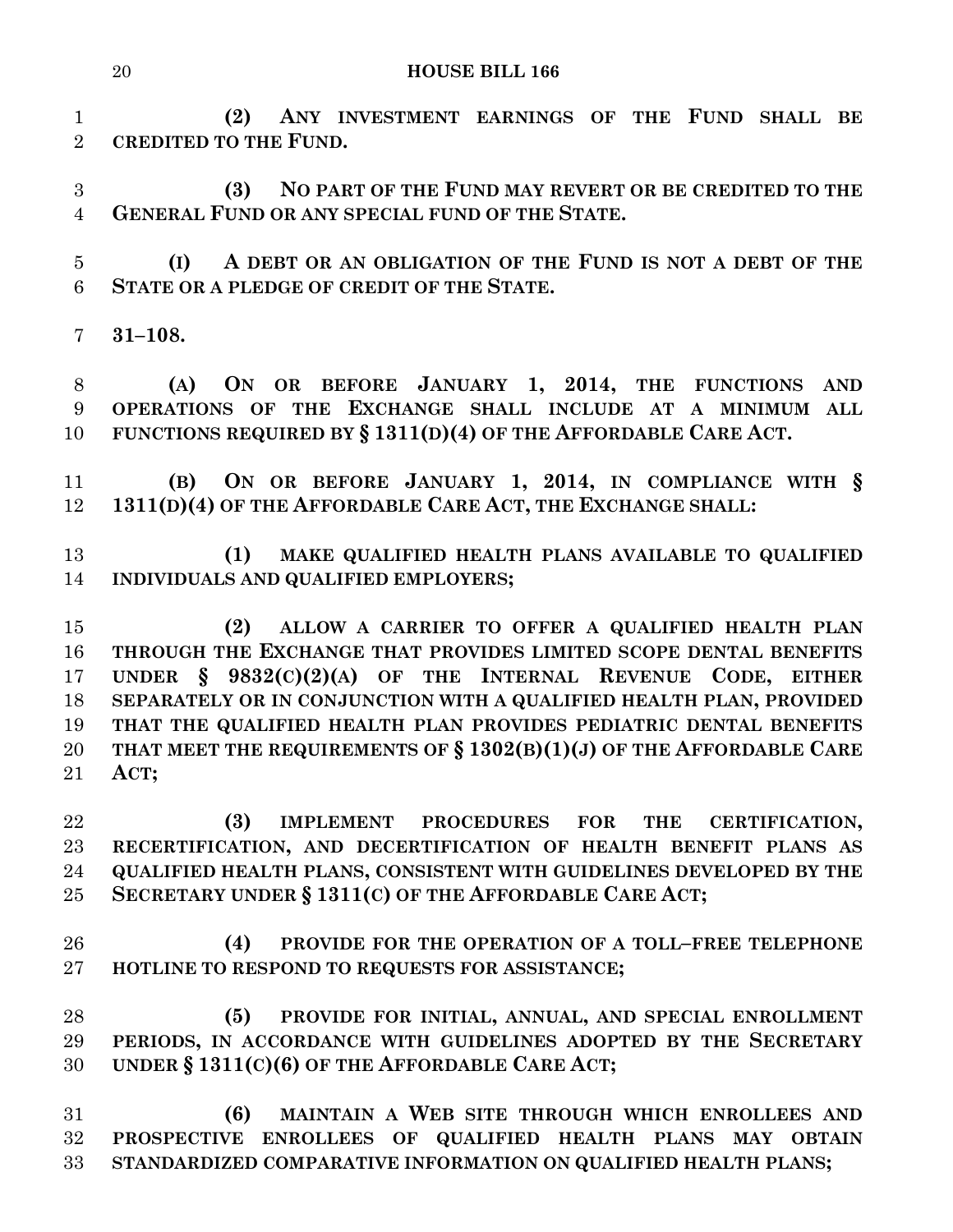**(7) WITH RESPECT TO EACH QUALIFIED HEALTH PLAN OFFERED THROUGH THE EXCHANGE:**

 **(I) ASSIGN A RATING FOR EACH QUALIFIED HEALTH PLAN IN ACCORDANCE WITH THE CRITERIA DEVELOPED BY THE SECRETARY UNDER § 1311(C)(3) OF THE AFFORDABLE CARE ACT AND ANY ADDITIONAL CRITERIA THAT MAY BE APPLICABLE UNDER THE LAWS OF THE STATE AND REGULATIONS ADOPTED BY THE EXCHANGE UNDER THIS TITLE; AND**

 **(II) DETERMINE EACH QUALIFIED HEALTH PLAN'S LEVEL OF COVERAGE IN ACCORDANCE WITH REGULATIONS ADOPTED BY THE SECRETARY UNDER § 1302(D)(2)(A) OF THE AFFORDABLE CARE ACT AND ANY ADDITIONAL REGULATIONS ADOPTED BY THE EXCHANGE UNDER THIS TITLE;**

 **(8) PRESENT QUALIFIED HEALTH PLAN OPTIONS OFFERED BY THE EXCHANGE IN A STANDARDIZED FORMAT, INCLUDING THE USE OF THE UNIFORM OUTLINE OF COVERAGE ESTABLISHED UNDER § 2715 OF THE FEDERAL PUBLIC HEALTH SERVICE ACT;**

 **(9) IN ACCORDANCE WITH § 1413 OF THE AFFORDABLE CARE ACT, PROVIDE INFORMATION AND MAKE DETERMINATIONS REGARDING ELIGIBILITY FOR THE FOLLOWING PROGRAMS:**

 **(I) THE MARYLAND MEDICAL ASSISTANCE PROGRAM UNDER TITLE XIX OF THE SOCIAL SECURITY ACT;**

 **(II) THE MARYLAND CHILDREN'S HEALTH INSURANCE PROGRAM UNDER TITLE XXI OF THE SOCIAL SECURITY ACT; AND**

 **(III) ANY APPLICABLE STATE OR LOCAL PUBLIC HEALTH INSURANCE PROGRAM;**

 **(10) FACILITATE THE ENROLLMENT OF ANY INDIVIDUAL WHO THE EXCHANGE DETERMINES IS ELIGIBLE FOR A PROGRAM DESCRIBED IN ITEM (9) OF THIS SUBSECTION;**

 **(11) ESTABLISH AND MAKE AVAILABLE BY ELECTRONIC MEANS A CALCULATOR TO DETERMINE THE ACTUAL COST OF COVERAGE OF A QUALIFIED HEALTH PLAN OFFERED BY THE EXCHANGE AFTER APPLICATION OF ANY PREMIUM TAX CREDIT UNDER § 36B OF THE INTERNAL REVENUE CODE AND ANY COST–SHARING REDUCTION UNDER § 1402 OF THE AFFORDABLE CARE ACT;**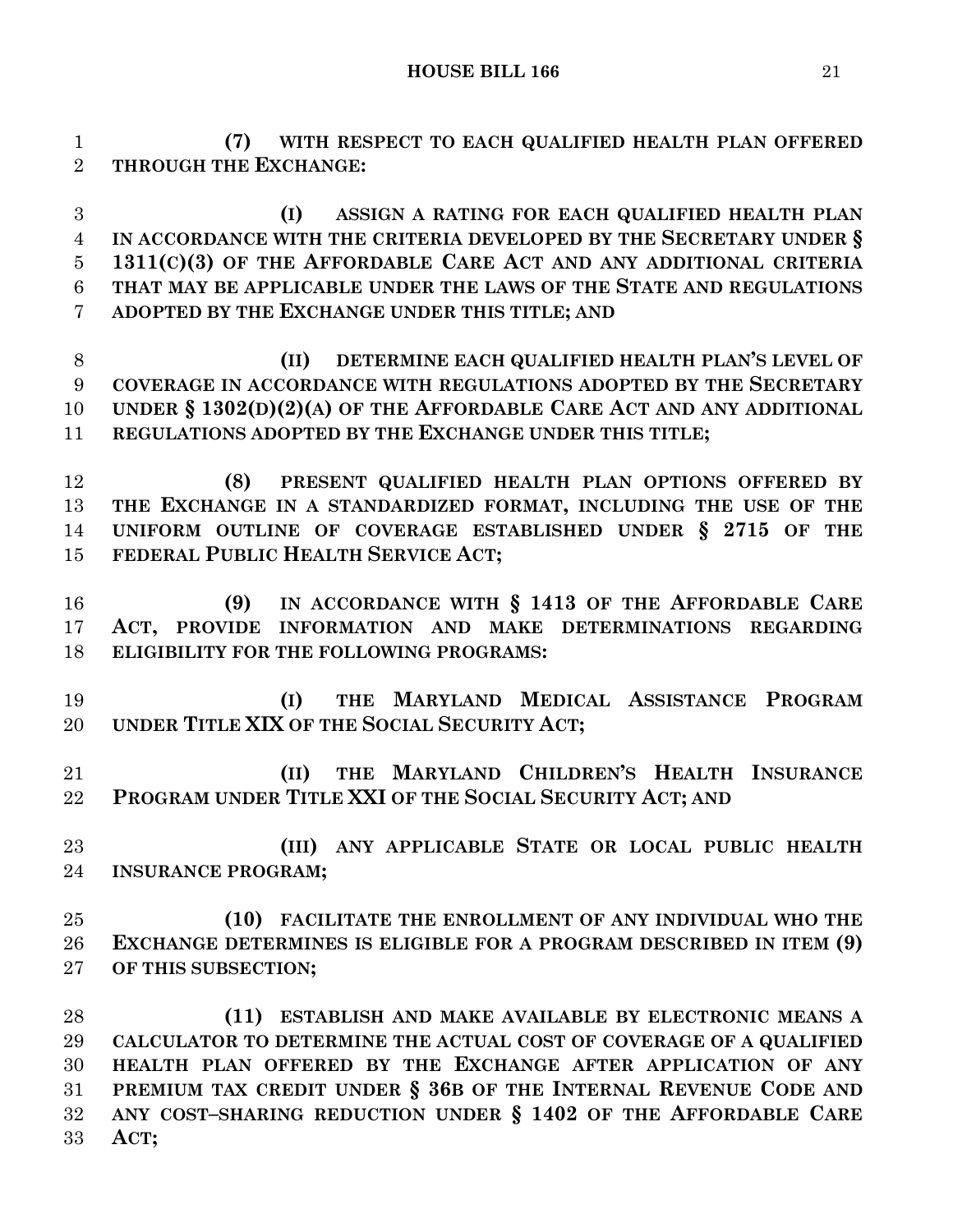**(12) ESTABLISH A SHOP EXCHANGE THROUGH WHICH QUALIFIED EMPLOYERS MAY ACCESS COVERAGE FOR THEIR EMPLOYEES AT SPECIFIED LEVELS OF COVERAGE AND MEET STANDARDS FOR THE FEDERAL QUALIFIED EMPLOYER TAX CREDIT; (13) IMPLEMENT A CERTIFICATION PROCESS FOR INDIVIDUALS** 

 **EXEMPT FROM THE INDIVIDUAL RESPONSIBILITY REQUIREMENT AND PENALTY UNDER § 5000A OF THE INTERNAL REVENUE CODE ON THE GROUNDS THAT:**

 **(I) NO AFFORDABLE QUALIFIED HEALTH PLAN THAT COVERS THE INDIVIDUAL IS AVAILABLE THROUGH THE EXCHANGE OR THE INDIVIDUAL'S EMPLOYER; OR**

 **(II) THE INDIVIDUAL MEETS OTHER REQUIREMENTS UNDER THE AFFORDABLE CARE ACT THAT MAKE THE INDIVIDUAL ELIGIBLE FOR THE EXEMPTION;**

 **(14) IMPLEMENT A PROCESS FOR TRANSFER TO THE UNITED STATES SECRETARY OF THE TREASURY THE NAME AND TAXPAYER IDENTIFICATION NUMBER OF EACH INDIVIDUAL WHO:**

 **(I) IS CERTIFIED AS EXEMPT FROM THE INDIVIDUAL RESPONSIBILITY REQUIREMENT;**

 **(II) IS EMPLOYED BUT DETERMINED ELIGIBLE FOR THE PREMIUM TAX CREDIT ON THE GROUNDS THAT:**

 **1. THE INDIVIDUAL'S EMPLOYER DOES NOT PROVIDE MINIMUM ESSENTIAL COVERAGE; OR**

 **2. THE EMPLOYER'S COVERAGE IS DETERMINED TO BE UNAFFORDABLE FOR THE INDIVIDUAL OR DOES NOT PROVIDE THE REQUISITE MINIMUM ACTUARIAL VALUE;**

 **(III) NOTIFIES THE EXCHANGE UNDER § 1411(B)(4) OF THE AFFORDABLE CARE ACT THAT THE INDIVIDUAL HAS CHANGED EMPLOYERS; AND**

 **(IV) CEASES COVERAGE UNDER A QUALIFIED HEALTH PLAN DURING THE PLAN YEAR, TOGETHER WITH THE DATE COVERAGE CEASED;**

 **(15) PROVIDE NOTICE TO EMPLOYERS OF EMPLOYEES WHO CEASE COVERAGE UNDER A QUALIFIED HEALTH PLAN DURING A PLAN YEAR, TOGETHER WITH THE DATE COVERAGE CEASED;**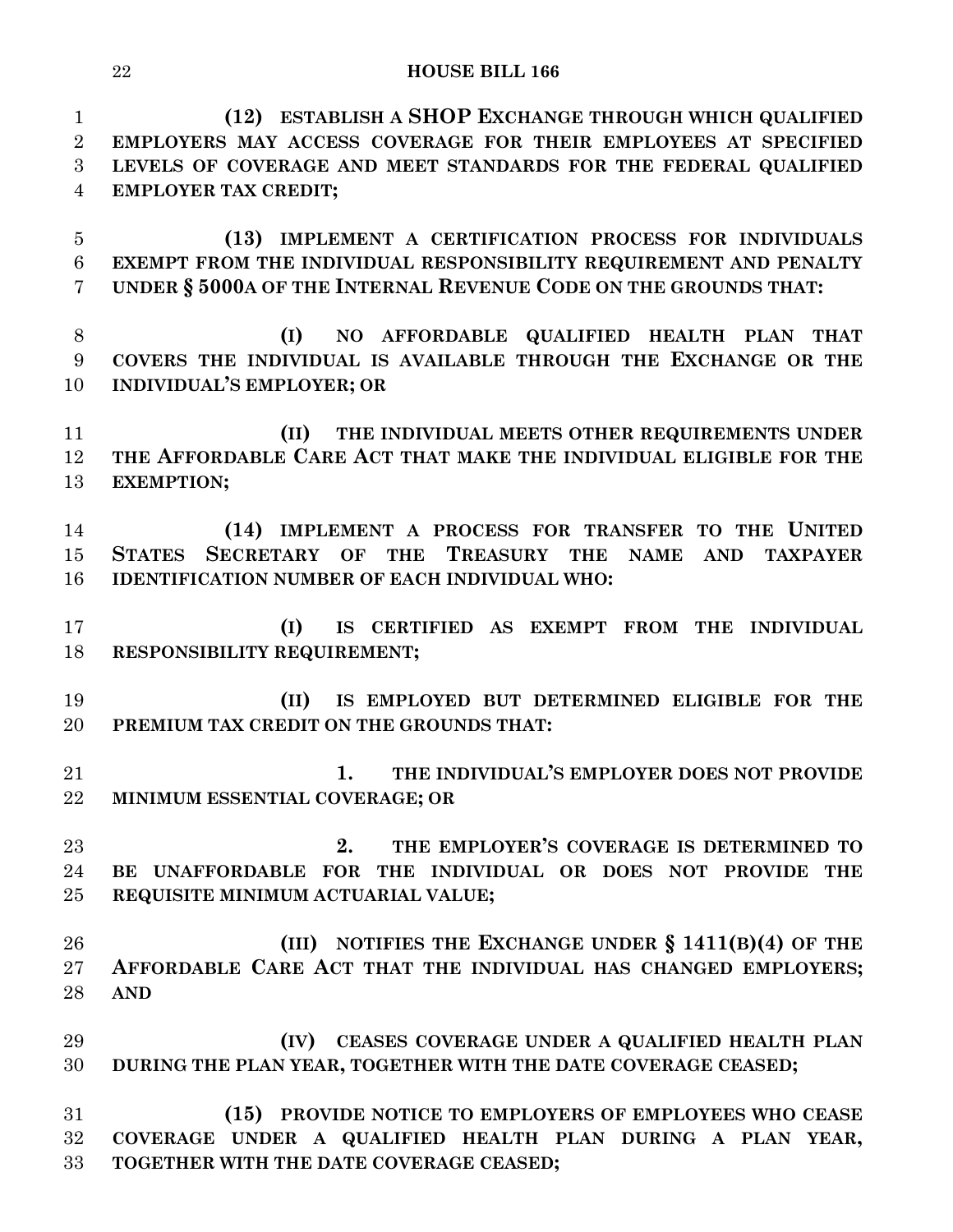**(16) CONDUCT PROCESSES REQUIRED BY THE SECRETARY AND THE UNITED STATES SECRETARY OF THE TREASURY TO DETERMINE ELIGIBILITY FOR PREMIUM TAX CREDITS, REDUCED COST–SHARING, AND INDIVIDUAL RESPONSIBILITY REQUIREMENT EXEMPTIONS;**

 **(17) ESTABLISH A NAVIGATOR PROGRAM IN ACCORDANCE WITH § 1311(I) OF THE AFFORDABLE CARE ACT AND ANY REQUIREMENTS ESTABLISHED UNDER THIS TITLE;**

 **(18) (I) ESTABLISH A PROCESS, IN ACCORDANCE WITH § 10108 OF THE AFFORDABLE CARE ACT, FOR CREDITING THE AMOUNT OF FREE CHOICE VOUCHERS TO PREMIUMS OF QUALIFIED HEALTH PLANS IN WHICH QUALIFIED EMPLOYEES ARE ENROLLED; AND**

 **(II) COLLECT THE AMOUNT CREDITED FROM THE EMPLOYER OFFERING THE QUALIFIED HEALTH PLAN;**

 **(19) CARRY OUT A PLAN TO PROVIDE APPROPRIATE ASSISTANCE FOR CONSUMERS SEEKING TO PURCHASE PRODUCTS THROUGH THE EXCHANGE, INCLUDING THE IMPLEMENTATION OF THE NAVIGATOR PROGRAM AND TOLL–FREE HOTLINE REQUIRED UNDER ITEM (4) OF THIS SUBSECTION; AND**

 **(20) CARRY OUT A PUBLIC RELATIONS AND ADVERTISING CAMPAIGN TO PROMOTE THE EXCHANGE.**

 **(C) IF THE INDIVIDUAL ENROLLS IN ANOTHER TYPE OF MINIMUM ESSENTIAL COVERAGE NEITHER THE EXCHANGE NOR A CARRIER OFFERING QUALIFIED HEALTH PLANS THROUGH THE EXCHANGE MAY CHARGE AN INDIVIDUAL A FEE OR PENALTY FOR TERMINATION OF COVERAGE ON THE GROUNDS THAT:**

 **(1) THE INDIVIDUAL HAS BECOME NEWLY ELIGIBLE FOR THAT COVERAGE; OR**

 **(2) THE INDIVIDUAL'S EMPLOYER–SPONSORED COVERAGE HAS BECOME AFFORDABLE UNDER THE STANDARDS OF § 36B(C)(2)(C) OF THE INTERNAL REVENUE CODE.**

 **(D) IN CARRYING OUT ITS DUTIES UNDER THIS TITLE, THE EXCHANGE, THROUGH THE ADVISORY COMMITTEES ESTABLISHED UNDER § 31–106(C)(6) OF THIS TITLE OR THROUGH OTHER MEANS, SHALL CONSULT WITH STAKEHOLDERS, INCLUDING:**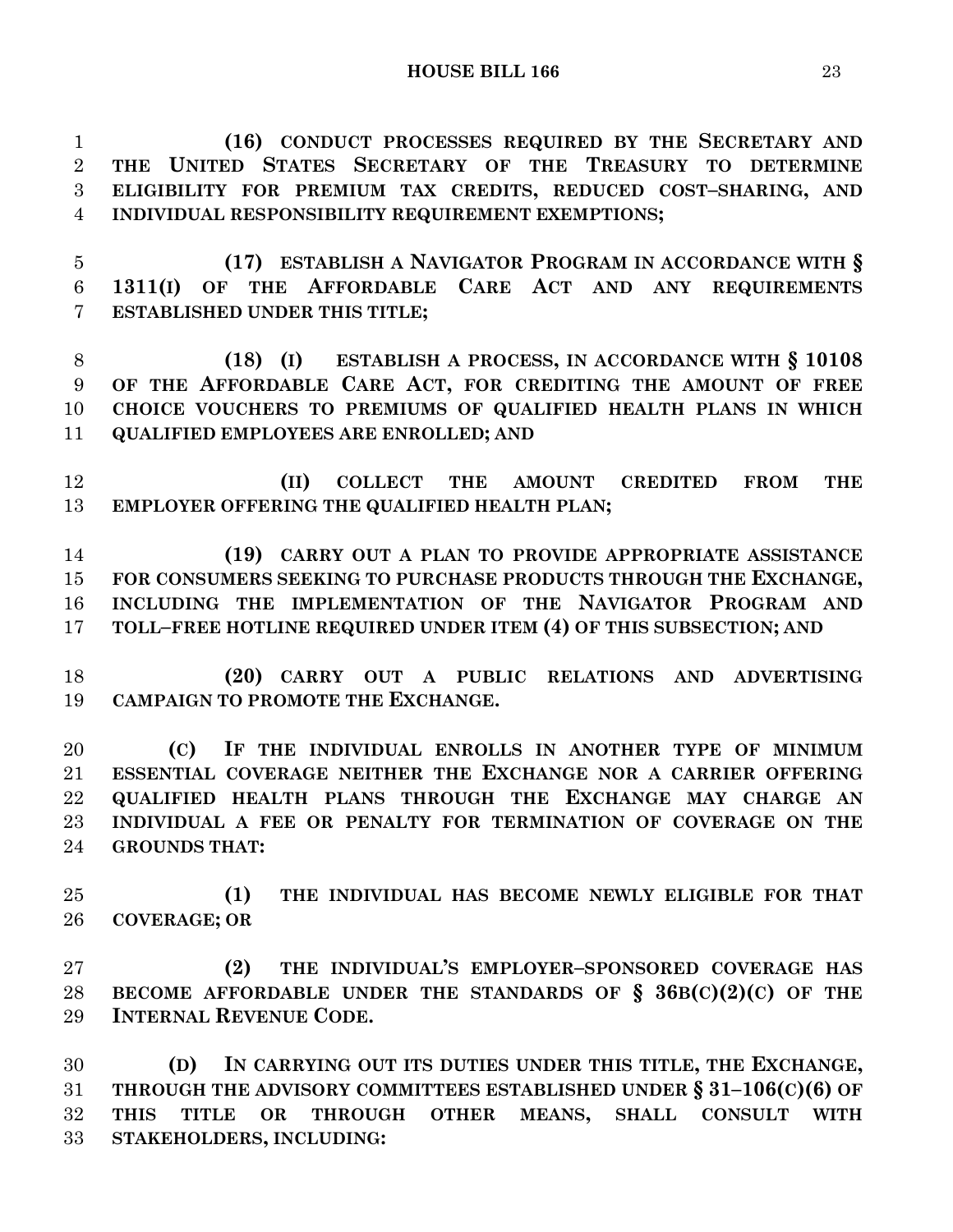|                          | 24<br><b>HOUSE BILL 166</b>                                                                                                                                                                                                       |
|--------------------------|-----------------------------------------------------------------------------------------------------------------------------------------------------------------------------------------------------------------------------------|
| $\mathbf{1}$             | (1)<br>INDIVIDUAL HEALTH CARE CONSUMERS;                                                                                                                                                                                          |
| $\overline{2}$           | (2)<br>SMALL AND LARGE EMPLOYERS;                                                                                                                                                                                                 |
| 3<br>4                   | (3)<br><b>INDIVIDUALS</b><br><b>AND</b><br><b>ENTITIES</b><br><b>WITH</b><br><b>EXPERIENCE</b><br>IN<br>FACILITATING ENROLLMENT IN QUALIFIED HEALTH PLANS;                                                                        |
| $\overline{5}$<br>6      | (4)<br>ADVOCATES FOR<br><b>SPECIAL</b><br><b>AND</b><br>HARD-TO-REACH<br>POPULATIONS;                                                                                                                                             |
| 7<br>8                   | (5)<br>REPRESENTATIVES OF HEALTH CARE PROVIDERS, CARRIERS,<br>AND PLAN ADMINISTRATORS;                                                                                                                                            |
| 9<br>10                  | (6)<br>EXPERTS IN THE ADMINISTRATION OF PUBLIC AND PRIVATE<br>HEALTH CARE DELIVERY SYSTEMS AND HEALTH CARE FINANCE; AND                                                                                                           |
| 11<br>12                 | (7)<br>ANY OTHER APPROPRIATE STAKEHOLDERS IDENTIFIED BY<br>THE EXCHANGE.                                                                                                                                                          |
| 13<br>14                 | THE EXCHANGE MAY NOT MAKE AVAILABLE ANY HEALTH BENEFIT<br>(E)<br>PLAN THAT IS NOT A QUALIFIED HEALTH PLAN.                                                                                                                        |
| 15                       | $31 - 109.$                                                                                                                                                                                                                       |
| 16<br>17                 | THE EXCHANGE SHALL CERTIFY HEALTH BENEFIT PLANS AS<br>(A)<br><b>QUALIFIED HEALTH PLANS.</b>                                                                                                                                       |
| 18<br>19                 | (B) TO BE CERTIFIED AS A QUALIFIED HEALTH PLAN, A HEALTH<br><b>BENEFIT PLAN SHALL:</b>                                                                                                                                            |
| 20<br>21<br>$22\,$       | EXCEPT AS PROVIDED IN SUBSECTION (C) OF THIS SECTION,<br>(1)<br>PROVIDE THE ESSENTIAL BENEFITS PACKAGE REQUIRED UNDER § 1302(A) OF<br>THE AFFORDABLE CARE ACT;                                                                    |
| 23<br>24                 | (2)<br>OBTAIN PRIOR APPROVAL OF PREMIUM RATES<br><b>AND</b><br>CONTRACT LANGUAGE FROM THE COMMISSIONER;                                                                                                                           |
| 25<br>26<br>$27\,$<br>28 | EXCEPT AS PROVIDED IN SUBSECTION (D) OF THIS SECTION,<br>(3)<br>PROVIDE AT LEAST A BRONZE LEVEL OF COVERAGE, AS DEFINED IN THE<br>AFFORDABLE CARE ACT AND DETERMINED BY THE EXCHANGE UNDER §<br>$31-108(B)(7)(II)$ OF THIS TITLE; |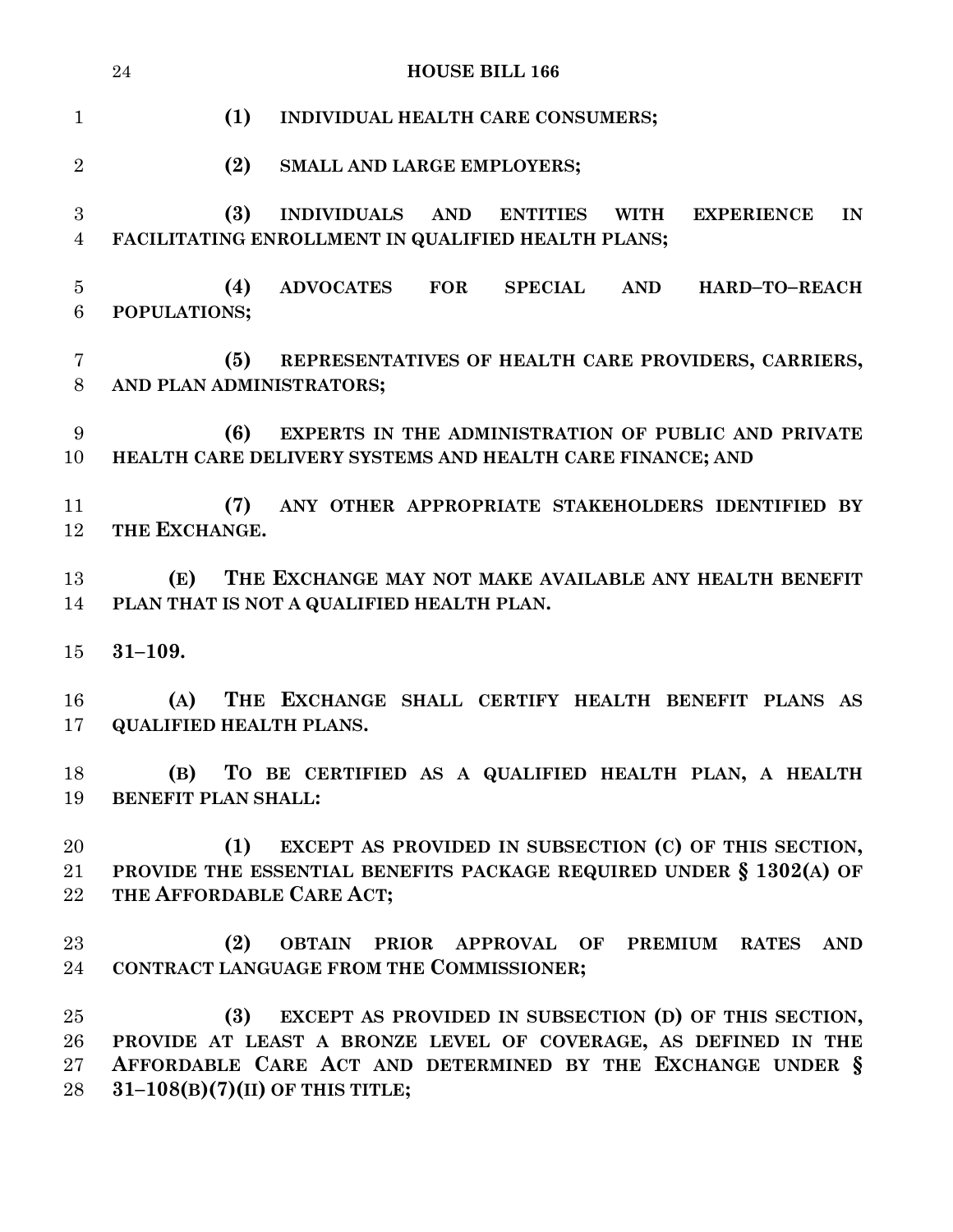| $\mathbf{1}$   | (4)<br>ENSURE THAT ITS COST-SHARING REQUIREMENTS DO<br>(I)              |
|----------------|-------------------------------------------------------------------------|
| $\overline{2}$ | NOT EXCEED THE LIMITS ESTABLISHED UNDER $\S$ 1302(C)(1) OF THE          |
| 3              | <b>AFFORDABLE CARE ACT; AND</b>                                         |
| $\overline{4}$ | IF THE HEALTH BENEFIT PLAN IS OFFERED THROUGH<br>(II)                   |
| $\bf 5$        | THE SHOP EXCHANGE, ENSURE THAT THE HEALTH BENEFIT PLAN'S                |
| $\,6$          | DEDUCTIBLE DOES NOT EXCEED THE LIMITS ESTABLISHED UNDER $\S 1302(C)(2)$ |
| 7              | OF THE AFFORDABLE CARE ACT;                                             |
| 8              | (5)<br>BE OFFERED BY A CARRIER THAT:                                    |
| 9              | (I)<br>IS LICENSED AND IN GOOD STANDING TO OFFER                        |
| 10             | HEALTH INSURANCE COVERAGE IN THE STATE;                                 |
| 11             | IF THE CARRIER PARTICIPATES IN THE EXCHANGE'S<br>(II)                   |
| 12             | INDIVIDUAL MARKET, OFFERS AT LEAST ONE QUALIFIED HEALTH PLAN AT THE     |
| 13             | SILVER LEVEL AND ONE AT THE GOLD LEVEL IN THE INDIVIDUAL MARKET         |
| 14             | <b>OUTSIDE THE EXCHANGE;</b>                                            |
| 15             | <b>SHOP</b><br>IF THE CARRIER PARTICIPATES IN<br><b>THE</b><br>(III)    |
| 16             | EXCHANGE, OFFERS AT LEAST ONE QUALIFIED HEALTH PLAN AT THE SILVER       |
| 17             | LEVEL AND ONE AT THE GOLD LEVEL IN THE SMALL GROUP MARKET OUTSIDE       |
| 18             | THE SHOP EXCHANGE;                                                      |
| 19             | (IV) CHARGES THE SAME PREMIUM RATE FOR EACH                             |
| 20             | QUALIFIED HEALTH PLAN REGARDLESS OF WHETHER THE QUALIFIED HEALTH        |
| 21             | PLAN IS OFFERED THROUGH THE EXCHANGE, THROUGH AN INSURANCE              |
| 22             | PRODUCER OUTSIDE THE EXCHANGE, OR DIRECTLY FROM A CARRIER;              |
| 23             | DOES NOT CHARGE ANY CANCELLATION FEES OR<br>(V)                         |
| 24             | PENALTIES IN VIOLATION OF § 31-108(C) OF THIS TITLE; AND                |
| 25             | (VI) COMPLIES WITH THE REGULATIONS ADOPTED BY THE                       |
| 26             | SECRETARY UNDER § 1311(D) OF THE AFFORDABLE CARE ACT AND BY THE         |
| 27             | EXCHANGE UNDER $\S 31-106(C)(4)$ OF THIS TITLE;                         |
| 28             | (6)<br>MEET THE REQUIREMENTS FOR CERTIFICATION ESTABLISHED              |
| 29             | UNDER THE REGULATIONS ADOPTED BY:                                       |
| 30             | THE SECRETARY UNDER $\S$ 1311(C)(1)<br>(I)<br>OF<br><b>THE</b>          |
| 31             | AFFORDABLE CARE ACT, INCLUDING MINIMUM STANDARDS FOR MARKETING          |
| 32             | PRACTICES, NETWORK ADEQUACY, ESSENTIAL COMMUNITY PROVIDERS IN           |
| 33             | UNDERSERVED AREAS, ACCREDITATION, QUALITY IMPROVEMENT, UNIFORM          |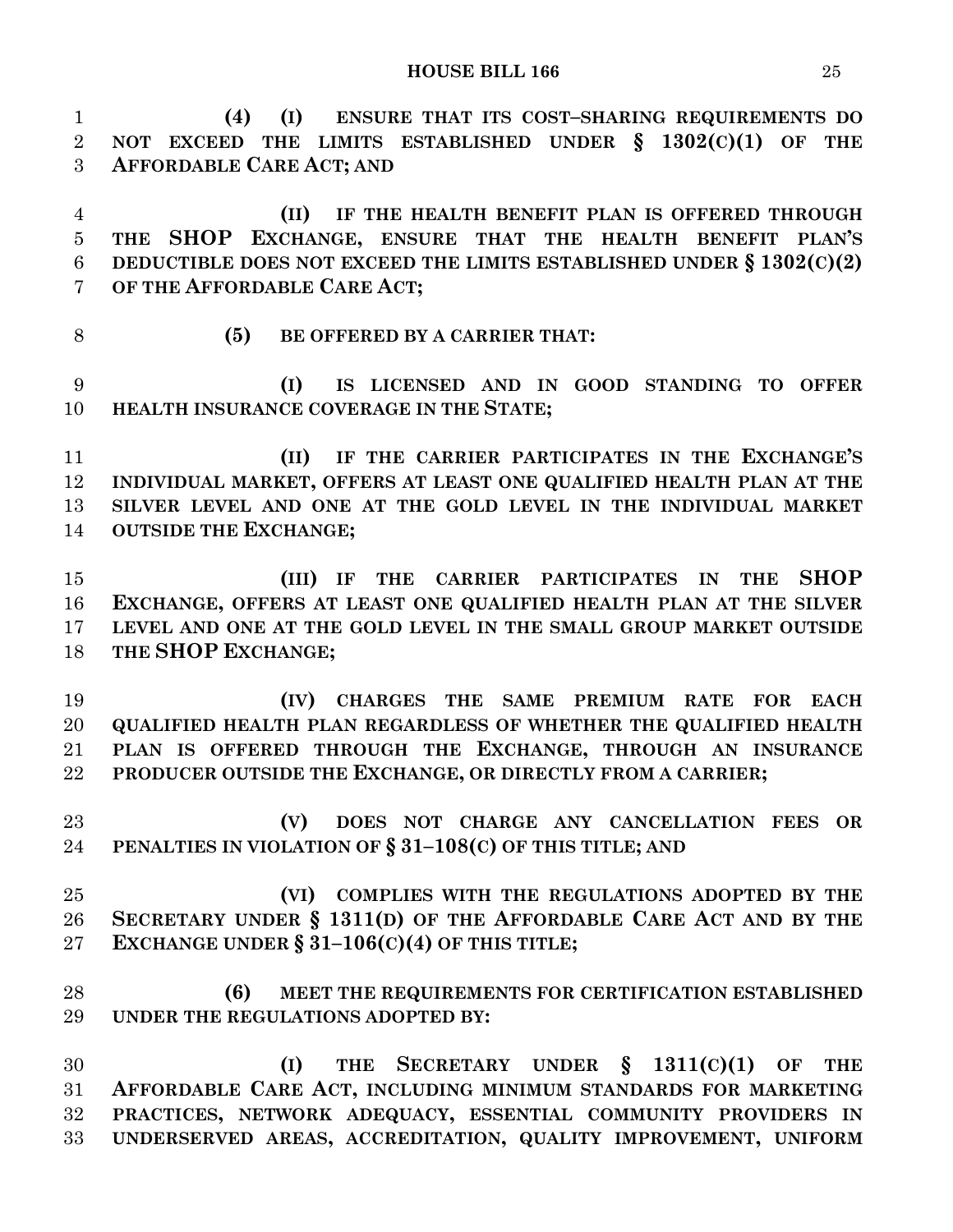|                                | 26<br><b>HOUSE BILL 166</b>                                                                                                   |
|--------------------------------|-------------------------------------------------------------------------------------------------------------------------------|
| $\mathbf{1}$<br>$\overline{2}$ | ENROLLMENT FORMS AND DESCRIPTIONS OF COVERAGE, AND INFORMATION ON<br><b>QUALITY MEASURES FOR HEALTH PLAN PERFORMANCE; AND</b> |
| 3                              | THE EXCHANGE UNDER $\S 31-106(C)(4)$ OF THIS TITLE;<br>(II)                                                                   |
| $\overline{4}$                 | BE IN THE INTEREST OF QUALIFIED INDIVIDUALS AND<br>(7)                                                                        |
| $\overline{5}$                 | <b>QUALIFIED EMPLOYERS, AS DETERMINED BY THE EXCHANGE;</b>                                                                    |
| 6<br>$\overline{7}$            | PROVIDE ANY OTHER BENEFITS AS MAY BE REQUIRED BY THE<br>(8)<br>COMMISSIONER UNDER ANY APPLICABLE STATE LAW OR REGULATION; AND |
| 8<br>9                         | MEET ANY OTHER REQUIREMENTS ESTABLISHED BY THE<br>(9)<br><b>EXCHANGE UNDER THIS TITLE.</b>                                    |
| 10                             | A QUALIFIED HEALTH PLAN IS NOT REQUIRED TO PROVIDE<br>(C)                                                                     |
| 11                             | ESSENTIAL BENEFITS THAT DUPLICATE THE MINIMUM BENEFITS OF QUALIFIED                                                           |
| 12                             | DENTAL PLANS, AS PROVIDED IN SUBSECTION (G) OF THIS SECTION, IF:                                                              |
| 13                             | THE EXCHANGE HAS DETERMINED THAT AN ADEQUATE<br>(1)                                                                           |
| 14                             | CHOICE OF QUALIFIED DENTAL PLANS IS AVAILABLE TO SUPPLEMENT THE                                                               |
| 15                             | <b>QUALIFIED HEALTH PLAN'S COVERAGE; AND</b>                                                                                  |
| 16                             | AT THE TIME THE CARRIER OFFERS THE QUALIFIED HEALTH<br>(2)                                                                    |
| 17                             | PLAN, THE CARRIER DISCLOSES IN A FORM APPROVED BY THE EXCHANGE THAT:                                                          |
| 18                             | (I)<br>THE PLAN DOES NOT PROVIDE THE FULL RANGE OF                                                                            |
| 19                             | <b>ESSENTIAL PEDIATRIC BENEFITS; AND</b>                                                                                      |
| 20                             | (II)<br>QUALIFIED DENTAL PLANS PROVIDING THESE AND                                                                            |
| $21\,$                         | OTHER DENTAL BENEFITS ALSO NOT PROVIDED BY THE QUALIFIED HEALTH                                                               |
| 22                             | PLAN ARE OFFERED THROUGH THE EXCHANGE.                                                                                        |
| 23                             | A QUALIFIED HEALTH PLAN IS NOT REQUIRED TO PROVIDE AT<br>(D)                                                                  |
| 24                             | LEAST A BRONZE LEVEL OF COVERAGE UNDER SUBSECTION (B)(3) OF THIS                                                              |
| $25\,$                         | SECTION IF THE QUALIFIED HEALTH PLAN:                                                                                         |
| 26                             | (1)<br>MEETS THE REQUIREMENTS AND IS CERTIFIED AS A                                                                           |
| $27\,$                         | QUALIFIED CATASTROPHIC PLAN AS PROVIDED UNDER THE AFFORDABLE CARE                                                             |
| 28                             | ACT; AND                                                                                                                      |
| 29                             | WILL BE OFFERED ONLY TO INDIVIDUALS ELIGIBLE FOR<br>(2)                                                                       |
| 30                             | CATASTROPHIC COVERAGE.                                                                                                        |
| $31\,$                         | (E)<br>A HEALTH BENEFIT PLAN MAY NOT BE DENIED CERTIFICATION:                                                                 |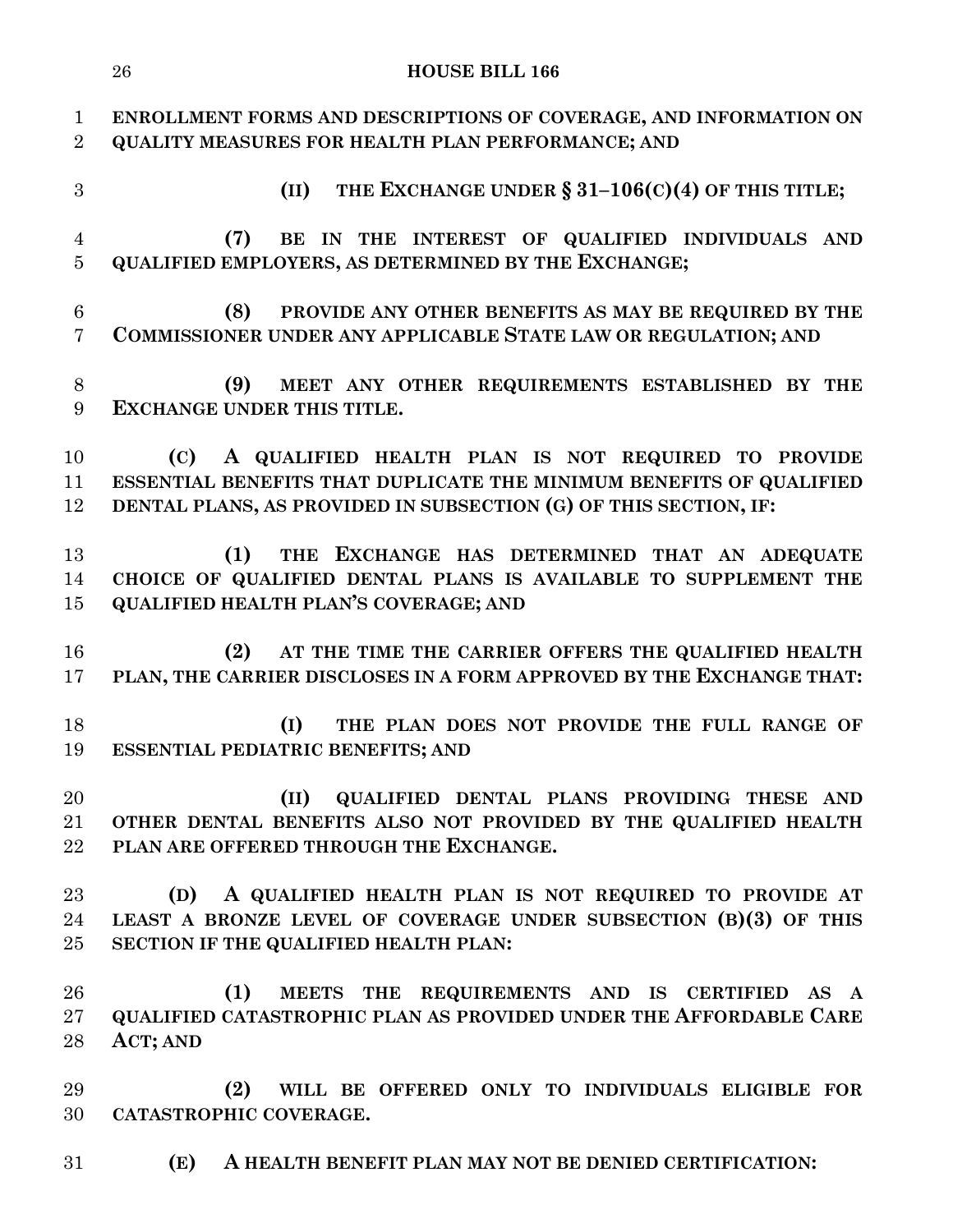**HOUSE BILL 166** 27

**(1) SOLELY ON THE GROUNDS THAT THE HEALTH BENEFIT PLAN** 

 **IS A FEE–FOR–SERVICE PLAN; (2) THROUGH THE IMPOSITION OF PREMIUM PRICE CONTROLS BY THE EXCHANGE; OR (3) SOLELY ON THE GROUNDS THAT THE HEALTH BENEFIT PLAN PROVIDES TREATMENTS NECESSARY TO PREVENT PATIENTS' DEATHS IN CIRCUMSTANCES THE EXCHANGE DETERMINES ARE INAPPROPRIATE OR TOO COSTLY. (F) IN ADDITION TO OTHER RATE FILING REQUIREMENTS THAT MAY BE APPLICABLE UNDER THIS ARTICLE, EACH CARRIER SEEKING CERTIFICATION OF A HEALTH BENEFIT PLAN SHALL: (1) (I) SUBMIT TO THE EXCHANGE A JUSTIFICATION FOR ANY PREMIUM INCREASE BEFORE IMPLEMENTATION OF THE INCREASE; AND (II) POST THE INCREASE ON THE CARRIER'S WEB SITE; (2) SUBMIT TO THE EXCHANGE, THE SECRETARY, AND THE COMMISSIONER, AND MAKE AVAILABLE TO THE PUBLIC, IN PLAIN LANGUAGE AS REQUIRED UNDER § 1311(E)(3)(B) OF THE AFFORDABLE CARE ACT, ACCURATE AND TIMELY DISCLOSURE OF: (I) CLAIMS PAYMENT POLICIES AND PRACTICES; (II) FINANCIAL DISCLOSURES; (III) DATA ON ENROLLMENT, DISENROLLMENT, NUMBER OF CLAIMS DENIED, AND RATING PRACTICES; (IV) INFORMATION ON COST–SHARING AND PAYMENTS WITH RESPECT TO OUT–OF–NETWORK COVERAGE; (V) INFORMATION ON ENROLLEE AND PARTICIPANT RIGHTS UNDER TITLE I OF THE AFFORDABLE CARE ACT; AND (VI) ANY OTHER INFORMATION AS DETERMINED APPROPRIATE BY THE SECRETARY AND THE EXCHANGE; AND (3) MAKE AVAILABLE INFORMATION ABOUT COSTS AN INDIVIDUAL WOULD INCUR UNDER THE INDIVIDUAL'S HEALTH BENEFIT PLAN**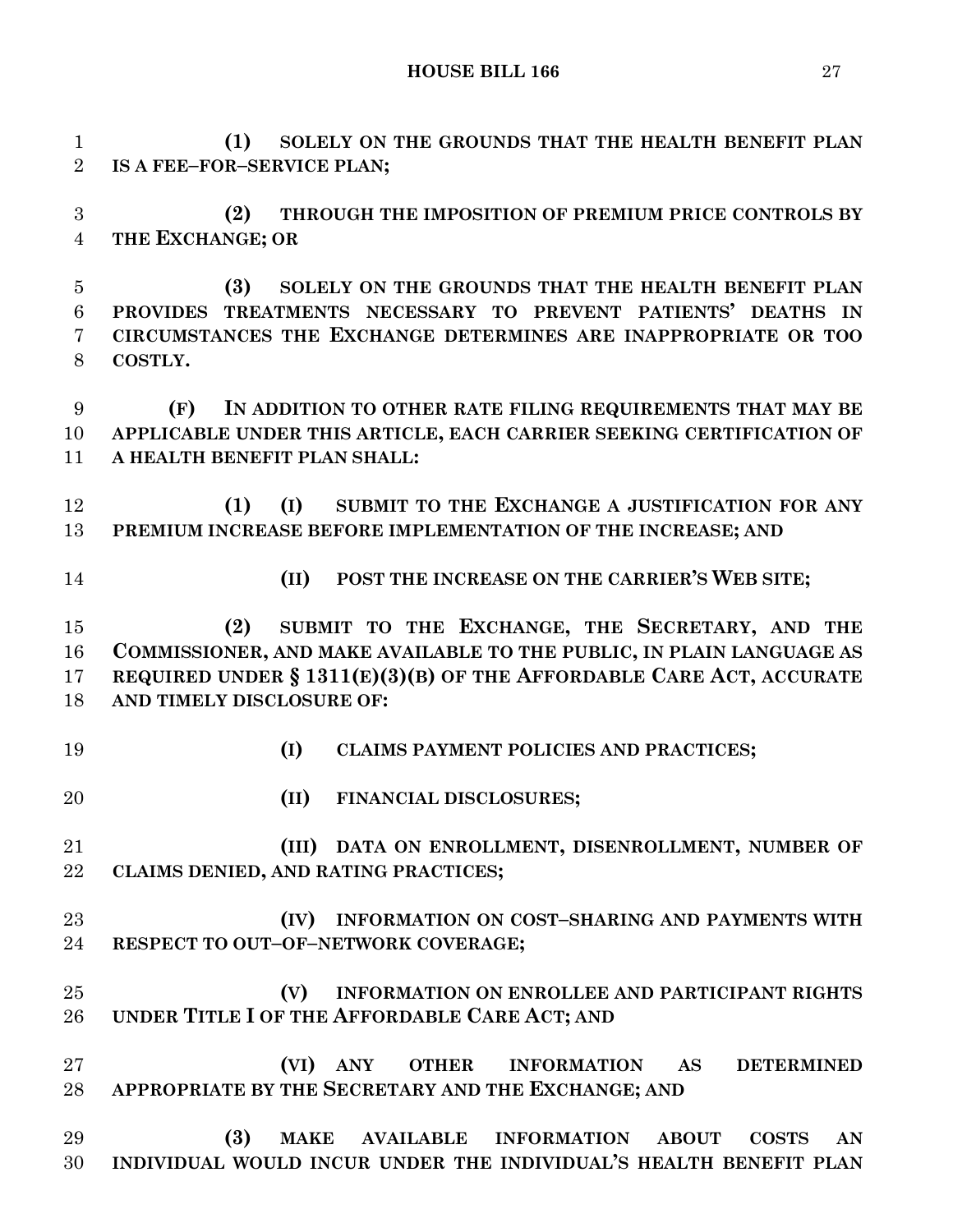**FOR SERVICES PROVIDED BY A PARTICIPATING HEALTH CARE PROVIDER, INCLUDING COST–SHARING REQUIREMENTS SUCH AS DEDUCTIBLES, CO–PAYMENTS, AND COINSURANCE, IN A MANNER DETERMINED BY THE EXCHANGE.**

 **(G) (1) EXCEPT AS PROVIDED IN PARAGRAPHS (2), (3), AND (4) OF THIS SUBSECTION, THE REQUIREMENTS APPLICABLE TO QUALIFIED HEALTH PLANS UNDER THIS TITLE ALSO SHALL APPLY TO QUALIFIED DENTAL PLANS.**

 **(2) A CARRIER OFFERING A QUALIFIED DENTAL PLAN SHALL BE LICENSED TO OFFER DENTAL COVERAGE BUT NEED NOT BE LICENSED TO OFFER OTHER HEALTH BENEFITS.**

**(3) A QUALIFIED DENTAL PLAN SHALL:**

 **(I) BE LIMITED TO DENTAL AND ORAL HEALTH BENEFITS, WITHOUT SUBSTANTIAL DUPLICATION OF OTHER BENEFITS TYPICALLY OFFERED BY HEALTH BENEFIT PLANS WITHOUT DENTAL COVERAGE;**

 **(II) INCLUDE AT A MINIMUM THE ESSENTIAL PEDIATRIC DENTAL BENEFITS REQUIRED BY THE SECRETARY UNDER § 1302(B)(1)(J) OF THE AFFORDABLE CARE ACT; AND**

 **(III) INCLUDE ANY OTHER BENEFITS AS MAY BE REQUIRED BY THE SECRETARY OR THE EXCHANGE.**

 **(4) CARRIERS JOINTLY MAY OFFER A COMPREHENSIVE PLAN THROUGH THE EXCHANGE IN WHICH DENTAL BENEFITS ARE PROVIDED BY A CARRIER THROUGH A QUALIFIED DENTAL PLAN AND OTHER BENEFITS ARE PROVIDED BY A CARRIER THROUGH A QUALIFIED HEALTH PLAN, PROVIDED THAT THE PLANS ARE PRICED SEPARATELY AND MADE AVAILABLE FOR PURCHASE SEPARATELY AT THE SAME PRICE AS WHEN OFFERED JOINTLY.**

**31–110.**

 **(A) SUBJECT TO SUBSECTION (B) OF THIS SECTION, THE EXCHANGE MAY:**

 **(1) IMPOSE USER FEES, LICENSING OR OTHER REGULATORY FEES, OR OTHER ASSESSMENTS ON PERSONS THAT BENEFIT FROM THE EXCHANGE; OR** 

 **(2) OTHERWISE GENERATE FUNDING NECESSARY TO SUPPORT ITS OPERATIONS UNDER THIS TITLE.**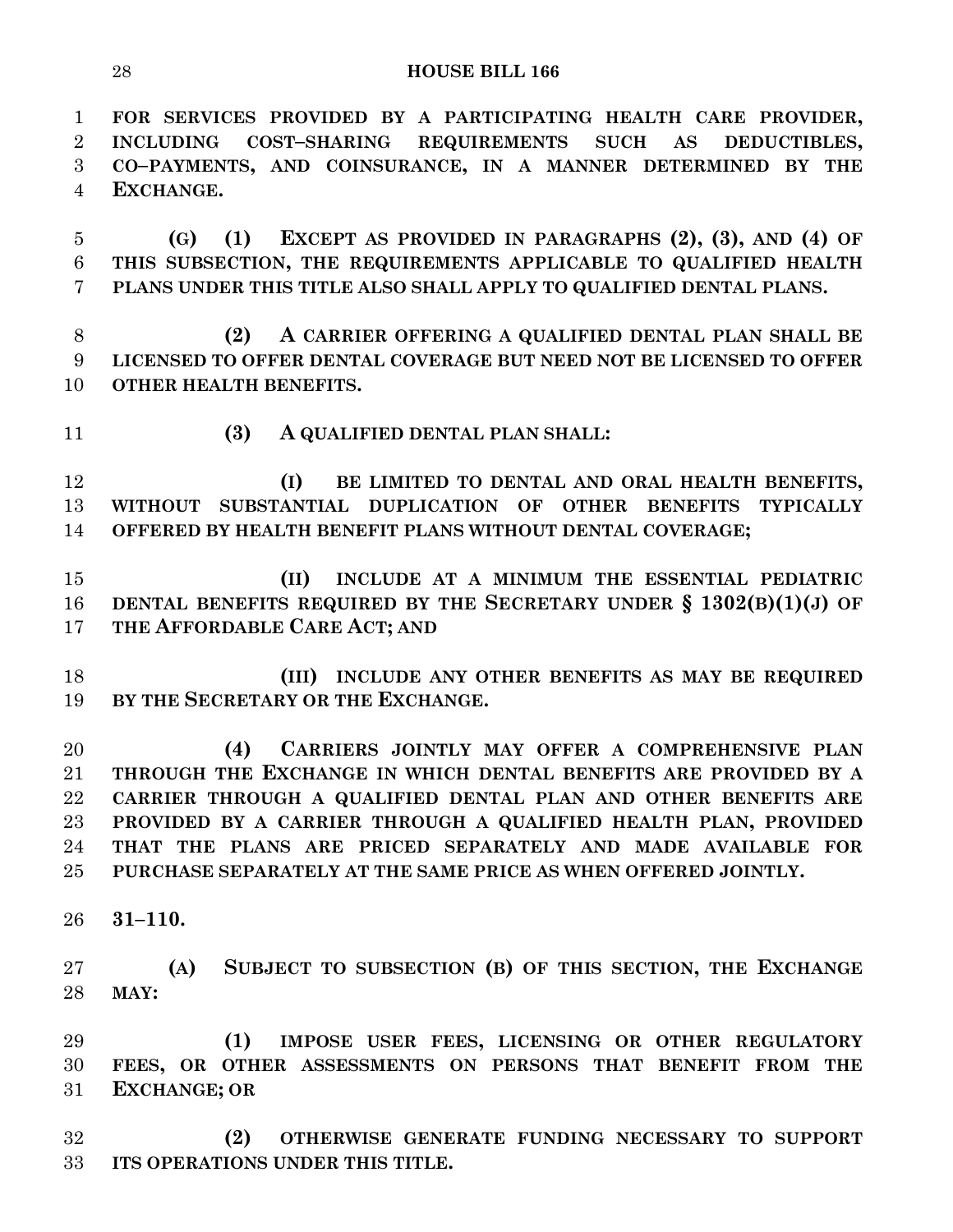**(B) ANY FEES, ASSESSMENTS, OR OTHER FUNDING MECHANISMS SHALL BE IMPOSED OR IMPLEMENTED, TO THE MAXIMUM EXTENT POSSIBLE, IN A MANNER THAT IS TRANSPARENT AND BROAD–BASED.**

 **(C) FUNDS COLLECTED THROUGH ANY FEES, ASSESSMENTS, OR OTHER FUNDING MECHANISMS:**

 **(1) SHALL BE DEPOSITED IN THE MARYLAND HEALTH BENEFIT EXCHANGE FUND;**

 **(2) SHALL BE USED ONLY FOR THE PURPOSES AUTHORIZED UNDER THIS TITLE; AND**

 **(3) MAY NOT BE USED FOR STAFF RETREATS, PROMOTIONAL GIVEAWAYS, EXCESSIVE EXECUTIVE COMPENSATION, OR PROMOTION OF FEDERAL OR STATE LEGISLATIVE AND REGULATORY ACTIONS.**

 **(D) THE EXCHANGE SHALL MAINTAIN A WEB SITE ON WHICH IT SHALL PUBLISH:**

 **(1) THE AVERAGE AMOUNTS OF ANY FEES, ASSESSMENTS, OR OTHER PAYMENTS REQUIRED BY THE EXCHANGE;**

**(2) THE ADMINISTRATIVE COSTS OF THE EXCHANGE; AND**

 **(3) THE AMOUNT OF FUNDS KNOWN TO BE LOST THROUGH WASTE, FRAUD, AND ABUSE.**

**31–111.**

 **(A) THE EXCHANGE SHALL BE ADMINISTERED IN A MANNER DESIGNED TO:**

**(1) PREVENT DISCRIMINATION;**

 **(2) STREAMLINE ENROLLMENT AND OTHER PROCESSES TO MINIMIZE EXPENSES AND ACHIEVE MAXIMUM EFFICIENCY;**

- **(3) PREVENT WASTE, FRAUD, AND ABUSE; AND**
- **(4) PROMOTE FINANCIAL INTEGRITY.**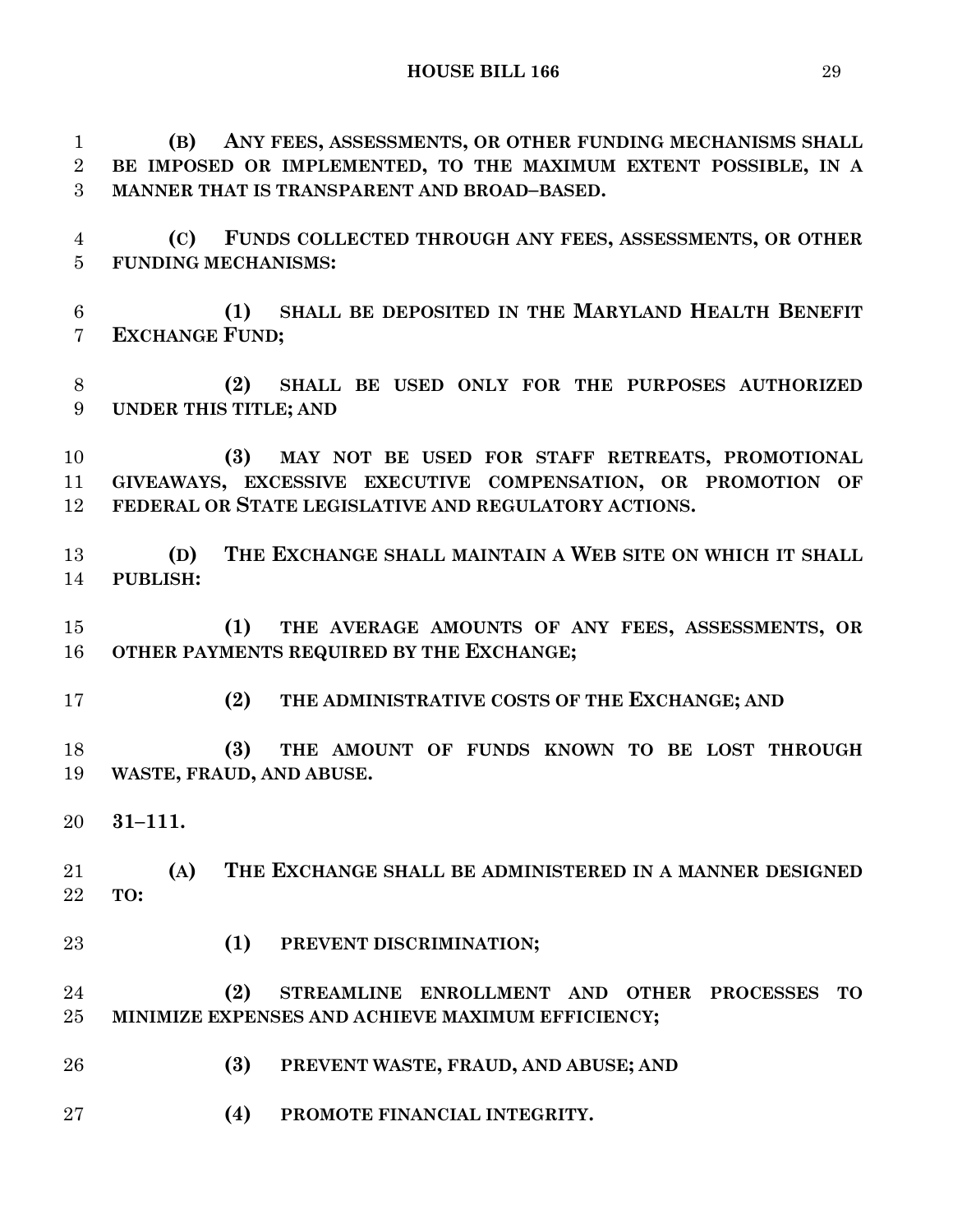**(B) THE EXCHANGE SHALL KEEP AN ACCURATE ACCOUNTING OF ALL ITS ACTIVITIES, EXPENDITURES, AND RECEIPTS. (2) THE REPORT SHALL:** SECTION 2. AND BE IT FURTHER ENACTED, That, with respect to the functions of the Maryland Health Benefit Exchange established under Section 1 of this Act, and the requirements for health benefit plan certification mandated by the federal Patient Protection and Affordable Care Act and as implemented by §§ 31–108 and 31–109 of the Insurance Article, as enacted by Section 1 of this Act, that require further guidance from the Secretary of Health and Human Services before full implementation is possible, the Exchange may not implement those functions or impose those requirements until such further guidance is received.

 SECTION 3. AND BE IT FURTHER ENACTED, That, with respect to the functions of the Maryland Health Benefit Exchange established under Section 1 of this

**HOUSE BILL 166**

 **(C) (1) ON OR BEFORE DECEMBER 1 OF EACH YEAR, THE BOARD SHALL FORWARD TO THE SECRETARY, THE GOVERNOR, AND, IN ACCORDANCE WITH § 2–1246 OF THE STATE GOVERNMENT ARTICLE, THE GENERAL ASSEMBLY, A REPORT ON THE ACTIVITIES, EXPENDITURES, AND RECEIPTS OF THE EXCHANGE.**

 **(I) BE IN THE STANDARDIZED FORMAT REQUIRED BY THE SECRETARY;**

 **(II) INCLUDE DATA REGARDING COVERAGE, PRICE, QUALITY, BENEFITS, CONSUMER CHOICE, AND OTHER METRICS TO EVALUATE EXCHANGE PERFORMANCE, ASSURE TRANSPARENCY, AND FACILITATE RESEARCH AND ANALYSIS; AND**

 **(III) INCLUDE DATA TO IDENTIFY DISPARITIES RELATED TO RACE, ETHNICITY, LANGUAGE, DISABILITY, OR OTHER ATTRIBUTES OF SPECIAL POPULATIONS.**

 **(D) THE BOARD SHALL COOPERATE FULLY WITH ANY INVESTIGATION INTO THE AFFAIRS OF THE EXCHANGE, INCLUDING MAKING AVAILABLE FOR EXAMINATION THE RECORDS OF THE EXCHANGE, CONDUCTED BY:**

 **(1) THE SECRETARY UNDER THE SECRETARY'S AUTHORITY UNDER THE AFFORDABLE CARE ACT; AND**

 **(2) THE COMMISSIONER UNDER THE COMMISSIONER'S AUTHORITY TO REGULATE THE SALE AND PURCHASE OF INSURANCE IN THE STATE.**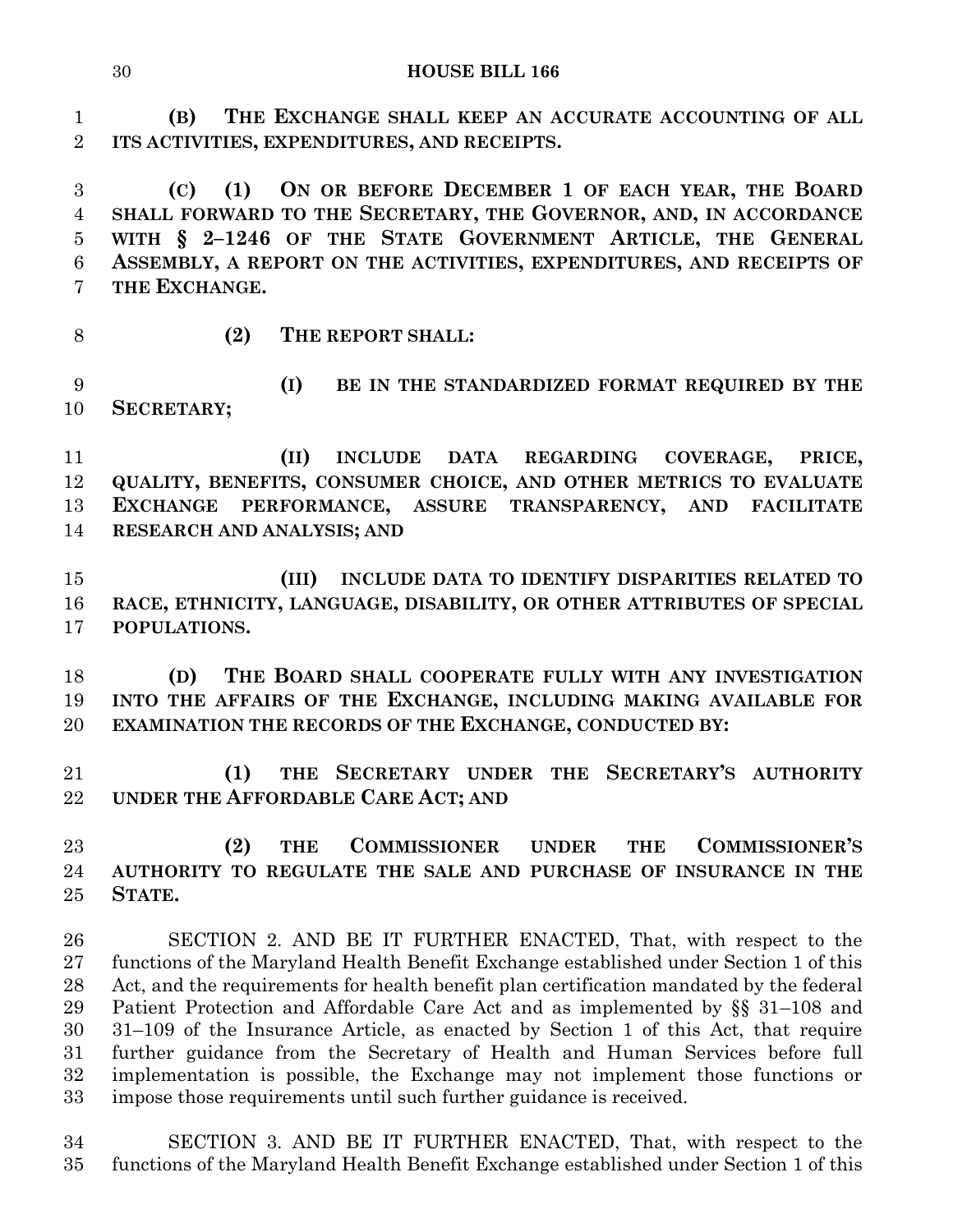### **HOUSE BILL 166** 31

 Act, and the requirements for health benefit plan certification mandated by the federal Patient Protection and Affordable Care Act and as implemented by §§ 31–108 and 31–109 of the Insurance Article, as enacted by Section 1 of this Act, that require further study and recommendations under Section 5 of this Act before full implementation is possible, including recommendations for further legislative or regulatory action, the Exchange of Trustees of the Maryland Health Benefit Exchange established under Section 1 of this Act, may not implement those functions or impose those requirements until:

 (1) the Exchange conducts the studies and reports its findings and recommendations to the Governor and the General Assembly as required under Section 5 of this Act; and

 (2) the findings and recommendations for further legislative or regulatory action are acted upon by the Governor and the General Assembly.

 SECTION 4. AND BE IT FURTHER ENACTED, That, with respect to the Governor's appointment to the Board of Trustees of the Maryland Health Benefit Exchange established under Section 1 of this Act, of those members representing the interests of employers and consumers, it is the intent of the General Assembly that the Governor seek to appoint, where practicable and particularly in the initial appointments, members whose particular knowledge and understanding include the interests of minority–owned employers and individual consumers who come from lower–income and minority communities, have chronic diseases or disabilities, or belong to other hard–to–reach or special populations.

 SECTION 5. AND BE IT FURTHER ENACTED, That the Maryland Health Benefit Exchange established under Section 1 of this Act:

25 (1) in consultation with the advisory committees established under § 31–106(c)(6) of the Insurance Article, as enacted by Section 1 of this Act, and with other stakeholders, shall study and make recommendations regarding:

- 
- (i) the feasibility and desirability of the Exchange engaging in:

 1. selective contracting, either through competitive bidding or a negotiation process similar to that used by large employers, to reduce health care costs and improve quality of care by certifying only those health benefit plans that meet certain requirements such as promoting patient–centered medical homes, adopting electronic health records, meeting minimum outcome standards, implementing payment reforms to reduce medical errors and preventable hospitalizations, reducing disparities, ensuring adequate reimbursements, enrolling low–risk members and underserved populations, managing chronic conditions and promoting healthy consumer lifestyles, and adhering to transparency guidelines and uniform price and quality reporting; and

2. multistate or regional contracting within the State;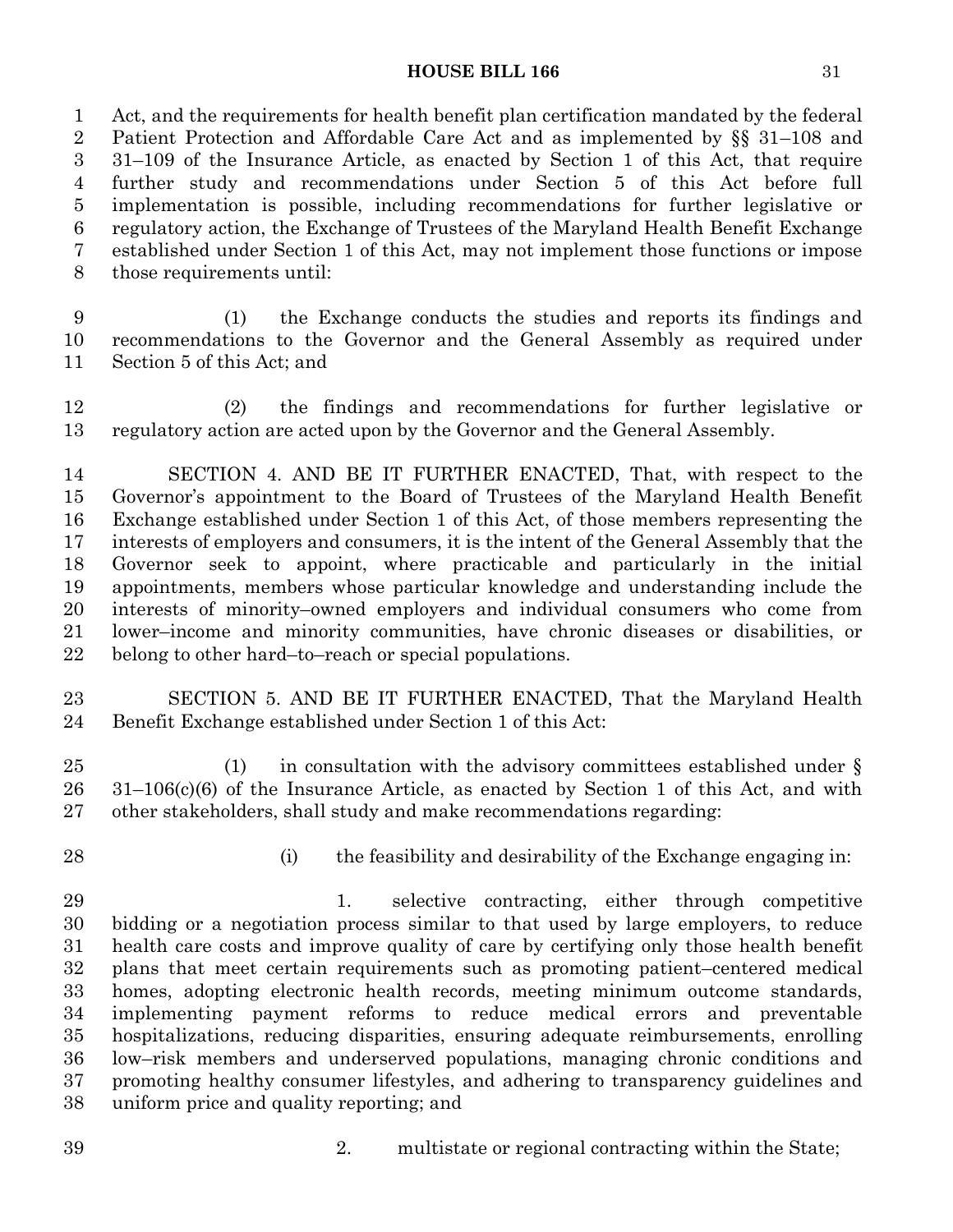(ii) the rules under which health benefit plans should be offered inside and outside the Exchange in order to mitigate adverse selection and encourage enrollment in the Exchange, including:

- 1. whether any benefits should be required of qualified health plans beyond those mandated by the federal Patient Protection and Affordable Care Act (Affordable Care Act), and whether any such additional benefits should be required of health benefit plans offered outside the Exchange;
- 2. whether carriers offering health benefit plans outside the Exchange should be required to offer either all the same health benefit plans inside the Exchange, or alternatively, at least one health benefit plan inside the Exchange; and
- 3. whether managed care organizations with Health Choice contracts should be required to offer products inside the Exchange, and whether carriers offering health benefit plans inside the Exchange should be required to also participate in the Maryland Medical Assistance Program;
- (iii) the design and operation of the Exchange's Navigator Program and any other appropriate consumer assistance mechanisms, including:
- 18 18 1. how the Navigator Program could utilize, interact with, or complement private sector resources, including insurance producers;
- 20 2. what functions, in addition to those required by the Affordable Care Act, should be performed by Navigators;
- 22 3. what training and expertise should be required of Navigators, and whether different markets and populations require Navigators with different qualifications;
- 4. how Navigators should be retained and compensated, and how disparities between Navigator compensation and the compensation of insurance producers outside the Exchange can be minimized or avoided; and
- 5. what other means of consumer assistance may be appropriate and feasible, and how they should be designed and implemented;
- (iv) the design and function of the SHOP Exchange beyond the requirements of the Affordable Care Act, including:
- 32 1. whether it should be a defined contribution/employee choice model or whether employers should choose the qualified health plan to offer their employees;
- 2. whether the current individual and small group markets should be merged; and